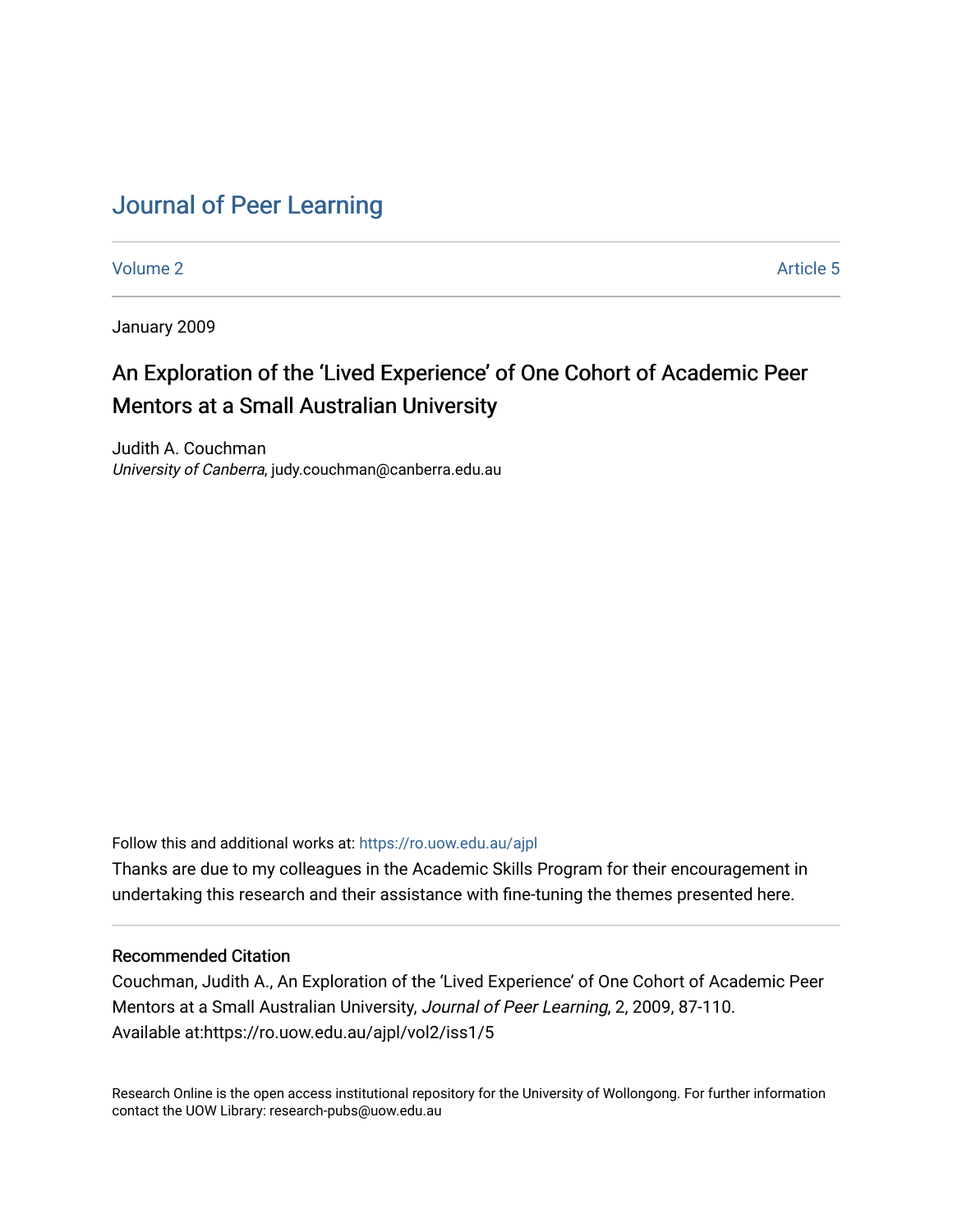# An Exploration of the 'Lived Experience' of One Cohort of Academic Peer Mentors at a Small Australian University

## Cover Page Footnote

Thanks are due to my colleagues in the Academic Skills Program for their encouragement in undertaking this research and their assistance with fine-tuning the themes presented here.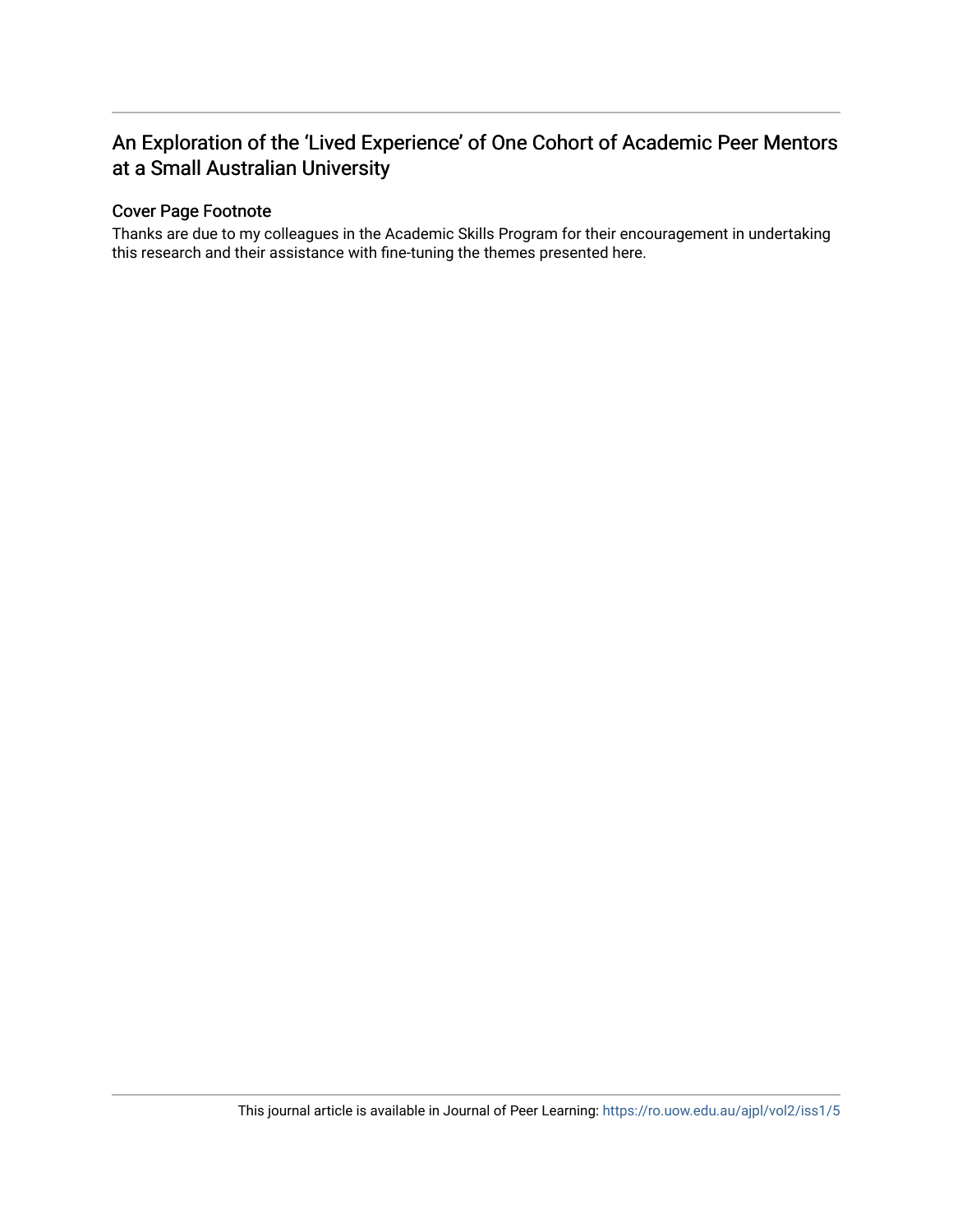# An Exploration of the 'Lived Experience' of one Cohort of Academic Peer Mentors at a Small Australian University

# Judith A. Couchman

## INTRODUCTION

Academic peer mentoring programs have gained a firm place in higher education student support over the last couple of decades. One such program, Supplemental Instruction (SI), has been extensively evaluated as particularly effective in the United States (Arendale and Martin, 1997) and has subsequently figured in recommendations for adoption by both Australian (Australian Universities Quality Agency, 2009) and New Zealand (Prebble et al., 2005, p. 76) universities.

While the benefits of SI for students have been well documented over the last 36 years (See, for example, International Center for Supplemental Instruction, 2009), the benefits to Supplemental Instruction Leaders (SILs) have been less well documented. These benefits, while found throughout the SI literature in the form of claims, have received little exclusive attention. Instead, they typically occur as virtual footnotes in reports on the results of SI implementation. In these documents, evidence of leader benefits is gleaned from SILs themselves in end-of-training or end-of-semester surveys, and is most often expressed as generic 'leadership skills', with 'communication skills', 'selfconfidence', 'organisational skills', 'teamwork' and 'group skills', providing some explanation of what might constitute such leadership skills (Couchman, 1997; Loh, 1994; Murray, 1999b).

Such descriptions, while serving their purpose well in program evaluations, provide little insight into the full range

© Australasian Journal of Peer Learning Published by the University of Wollongong ISSN 1835-856X (print)/ ISSN 1836-4306 (online)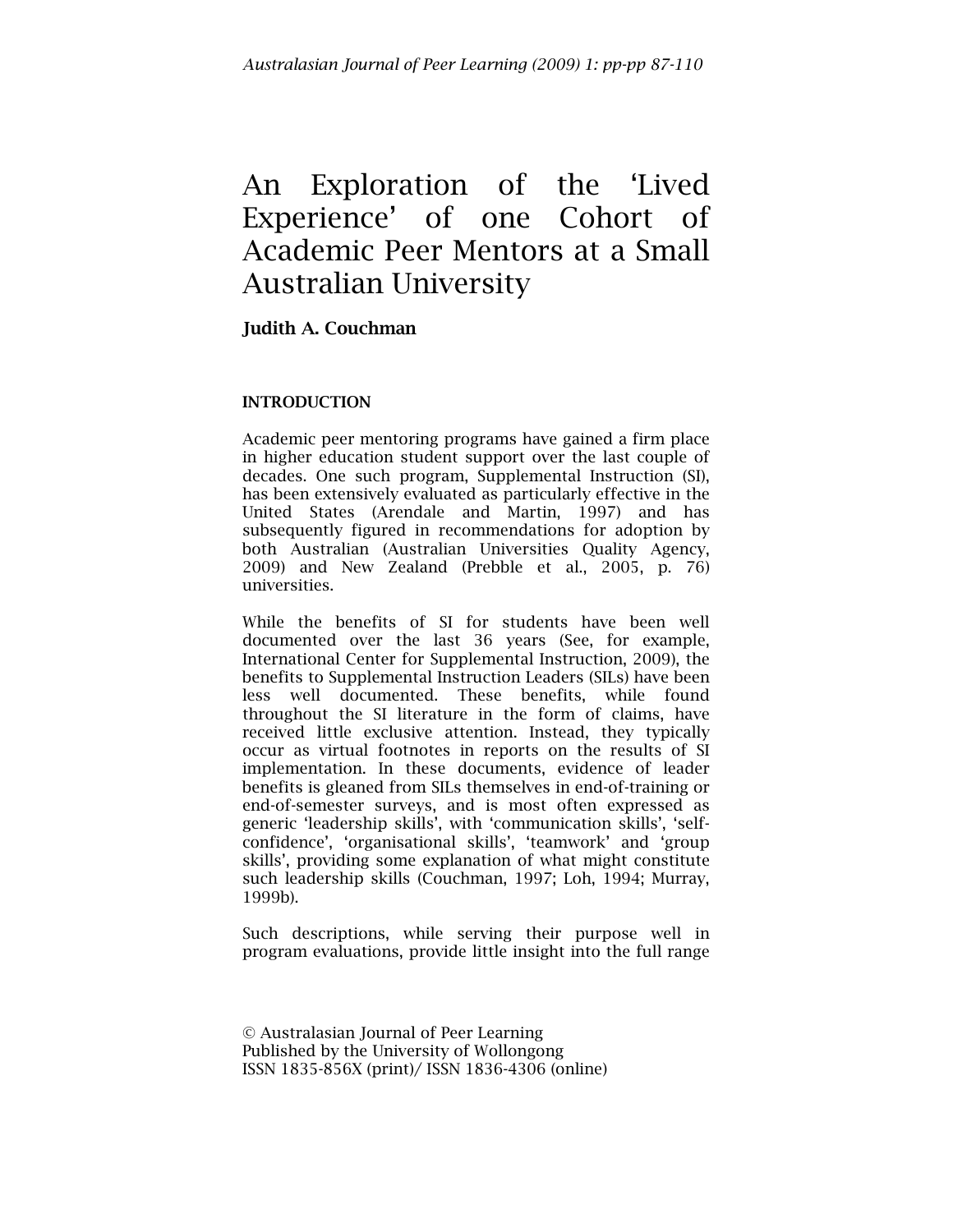and depth of what our leaders gain from their experience, for, not only are SILs required to exhibit leadership skills, but they are also expected to display facilitation and pedagogic skills as well. Congos and Stout (2003) have begun to remedy this with their extensive survey of graduated SILs. However, Stout and McDaniel (2006, p. 61) have noted that there is still a "dearth of research on the skills leaders feel they gain".

Indeed, few studies have viewed leadership as personal experience (Logue, Hutchens, and Hector, 2005). Therefore, it is timely that our SILs' personal experiences as academic student leaders be more fully examined so that a more finegrained and 'insider' account can be developed. As our SILs are engaged in a pedagogical process, it is their "lived experience and practical actions of everyday life" captured in text that provide especially pertinent and powerful data (Manen, 1990, p. 53). This study aimed to collect such data from a particular university's current cohort of SILs, and analyse it so that current generic expressions of our SILs' experience might be expanded.

#### LITERATURE REVIEW

The literature on student peer mentor experience is typically found in evaluation reports of the various programs, and, although extensive, is generally not particularly rigorous in its methodology. For the purposes of this paper, the Student Peer Mentor Program (SPMP) leader literature is divided into two sections: that on SI and its derivative programs, and that on other SPMPs. Findings reported in both sections of the literature included the development of, or improvement in, student leaders' communication and interpersonal skills, self-confidence, organisation and time management skills, teamwork skills, group facilitation, and an ill-defined category of leadership skills.

#### Supplemental Instruction

The most reliable and fruitful study on the benefits of SI leadership was that by Congos and Stout (2003) who surveyed 110 graduated SILs from three US institutions using a range of open-ended questions. An analysis of the statements from the 27 respondents yielded development of,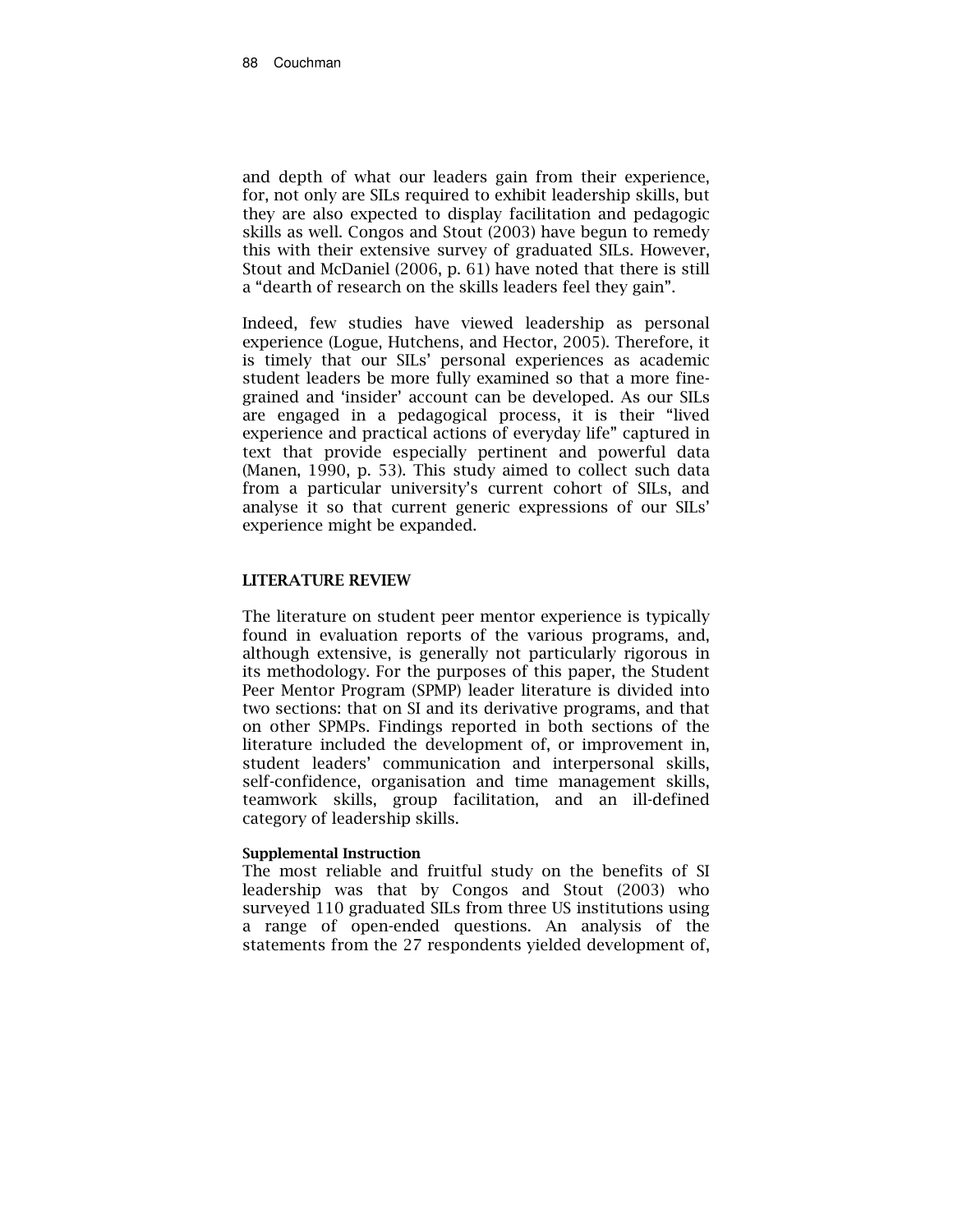and improvement in, the following categories: communication and interpersonal skills, self-confidence, organisation and time management skills, teamwork skills and group facilitation. Included was also the vaguely defined category of leadership skills.

These categories were also found in the vast majority of the literature on SI student leadership which is from program evaluation reports, and which, as such, focuses on SI's effects on and benefits to students, their grades and perceptions of the program. These reports typically do not cover benefits to SILs in great depth; however, the student leadership qualities that are reported and which carry most validity are those derived from the use of multiple instruments during and after program implementation. Various reports from the US, the UK, Australia and Sweden have used leaders' post session forms, surveys, semi-structured interviews and discussion groups (Capstick, 2004); portfolios and narratives (Green, 2007); weekly journals (Lundeberg and Moch, 1995) and review forms (Fleming and Hurne, c2004); and essays (Zaritsky, 2001). In addition, there were findings from staff observations during sessions (Best, Hajzler, Ivaniv, and Limon, 2008); focus groups and interviews (Muhr and Martin, 2006); surveys and a group interview (Couchman, 1999); and a reflection session during a conference (Johnson, 2006). Most arrived, with Congos and Stout, at the categories of improved communication and interpersonal skills, selfconfidence, organisation and time management skills, group facilitation as well as the typically ill-defined category of leadership skills. The reports which sought to provide more detail by employing a leader essay, diary, narrative or journal as the source of data do not seem to have exploited these documents as fully as they might have and the resultant findings are the poorer for it.

Other SI program reports (Couchman, 1997, 2001; Garvin and Snyder, 2001; Murray, 1999a, 1999b, 2001; Zaritsky and Toce, 2006) relied solely on leader self-reporting in response to a brief survey administered at the end of a particular program in order to gauge its effectiveness. They all claimed the development of communication and interpersonal skills, with Murray, and Zaritsky and Toce adding self-confidence, while Murray further included organisation and time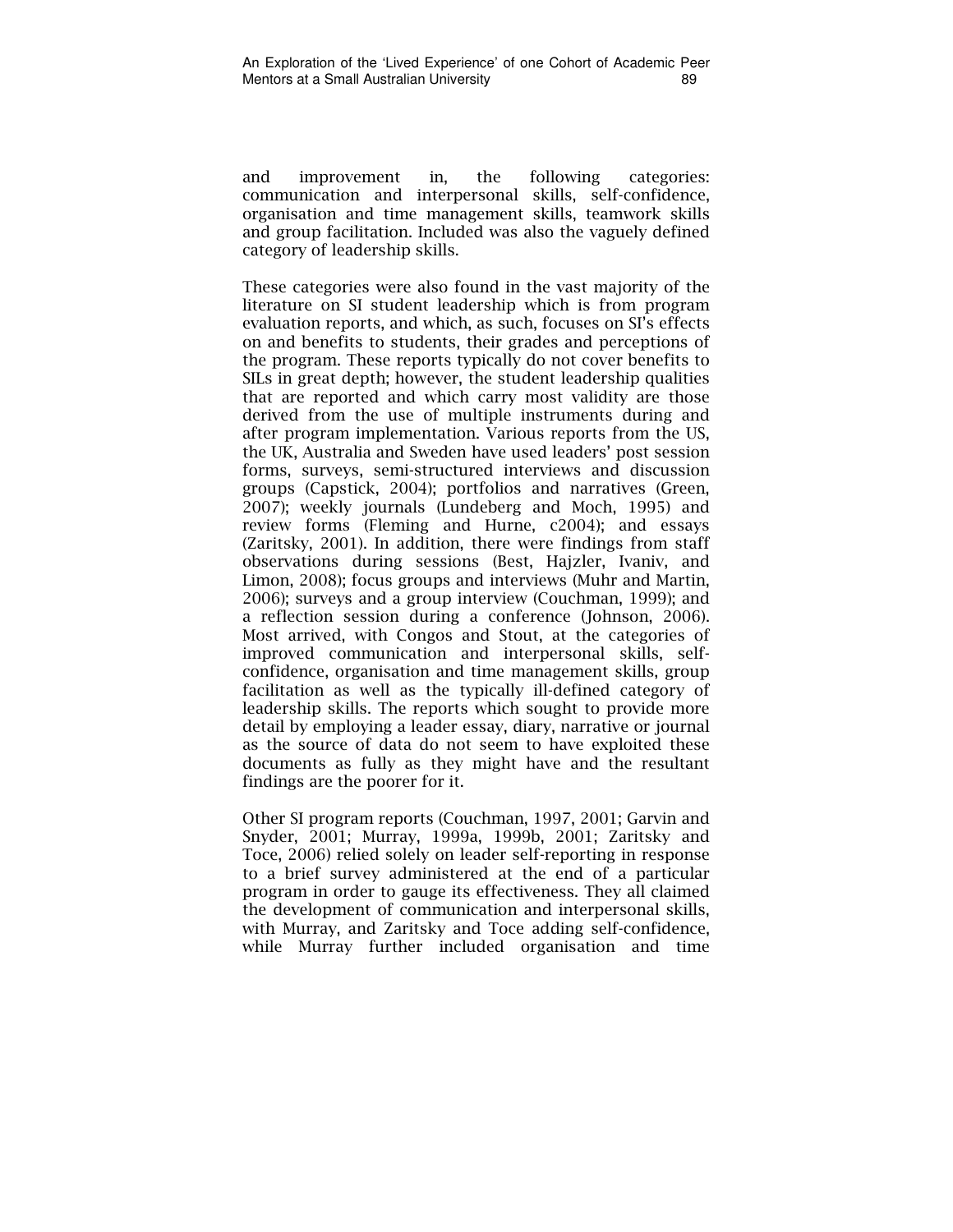management skills. SIL self-reporting through such surveys may fulfil the required function of overall training or summative program evaluation and be deemed an acceptable component of such evaluations, given the recommendations in the supervisor training programs to do so, the demanding nature of supervising these programs and the inevitable tight time-frames for producing these reports. Even so, the leadership findings would have benefitted from greater rigour in the development and analysis of the surveys, thereby also avoiding the labelling of such surveys as "happiness sheets" (Milne, Keating, and Gabb, 2007, p. 8).

#### Other SPMPS

Similar approaches to data collection and subsequent findings are evident in the other SPMP literature. Amongst this literature, more reliable findings come from rigorous analyses of substantial numbers of leader journals, reflections, focus groups, letters or surveys. Such analyses were carried out by Good, Halpin and Halpin (2000) targeting African-American first year engineering student leaders; Micari, Streitwieser and Light (2006) working with first and second year biology peer mentors; Newcomb and Bagwell (1997) supervising first year psychology teaching fellows; and Tenney and Houck (2004) reporting on first year chemistry and biology peer leaders. All found that communication and interpersonal skills were in evidence in their leaders. Self-confidence was added by Good et al., Micari et al. and Newcomb and Bagwell, while group facilitation also figured in the studies by Newcomb and Bagwell, and Tenney and Houck. Organisation and time management skills and teamwork skills were recorded only by Newcomb and Bagwell.

Reports on SPMPs in science subjects (Lazik, Conroy, Lee, Rocha, and Kirby, 2004; Solomon and Crowe, 2001; Stover et al., 2001), arts subjects (Gittleman and Woolf, 2001), public affairs (Thibodeau, 2001), law (Weisz and Kemlo, 2004) and subjects from across the university (Milne et al., 2007) had a similar profile of their student leaders. This was gleaned from a range of instruments and often involved a combination of telephone interviews, questionnaires, narratives, focus groups, reflective journals, and interviews. Not unexpectedly, communication and interpersonal skills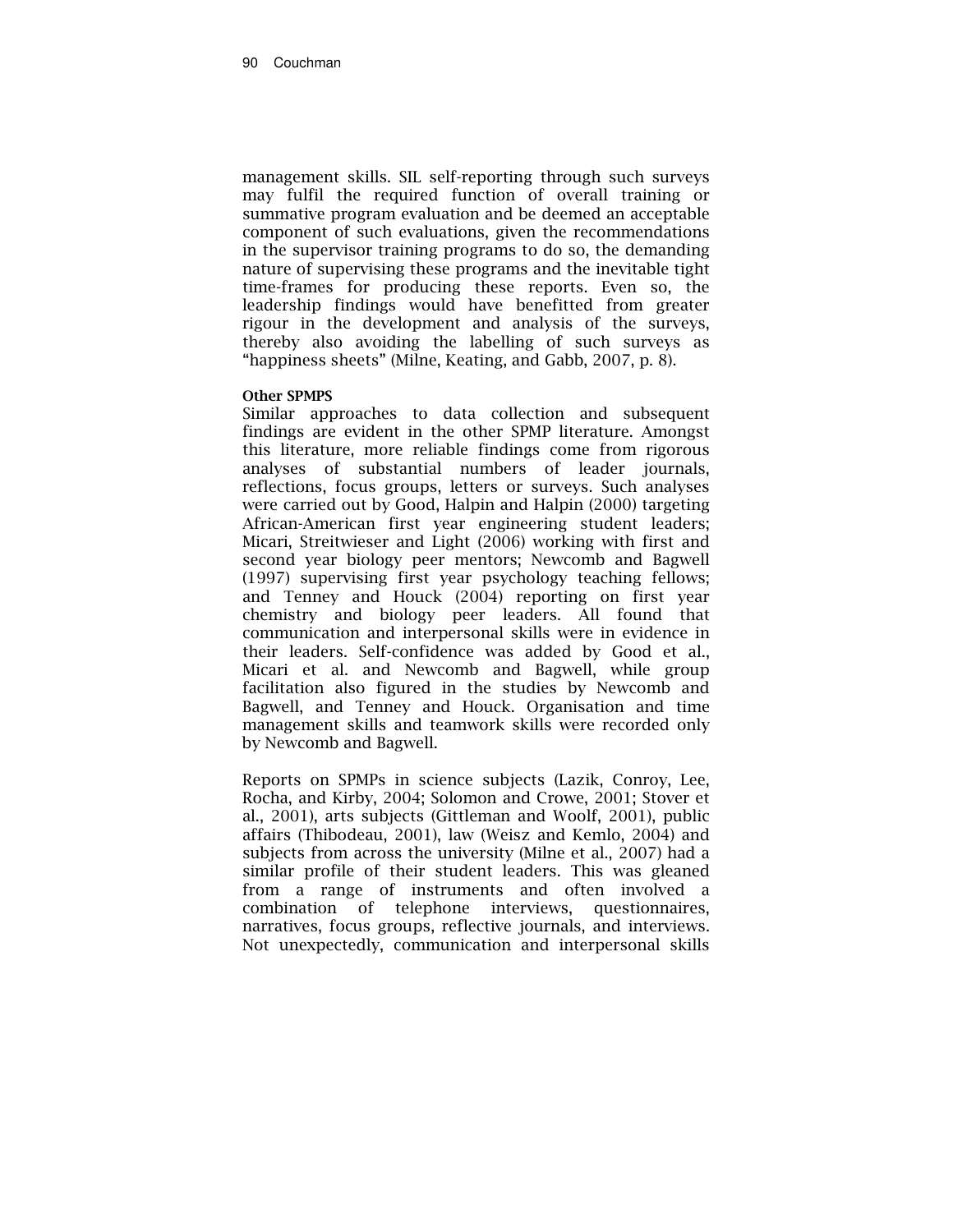were noted along with self-confidence, organisation and time management skills, teamwork skills and group facilitation as developing or developed abilities in their student leaders.

A final critique of the SPMP literature may be made. Irrespective of the peer mentoring program and the mode of data collection, the leader qualities reported were often ascribed to SI or other SPMP training or experience; however, it is difficult to draw a causal relationship with any confidence as there is no clear link proven between the two. There was a common lack of suitable controls, often small samples, and the choice of leaders in the first place was often on the basis of students exhibiting these qualities in some degree already. The best that might be said is that the SI and other SPMP training and experience developed or strengthened many of the reported qualities already possessed by leaders due to their other 'lived experiences'.

Given this difficulty in drawing this causal relationship and the limited rigour in establishing leader qualities in the literature, an investigation into leader lived experience that made no claim to causality and sought to deepen the current understanding of the qualities of academic student leaders was warranted.

## **METHOD**

A qualitative research paradigm was chosen as this was an exploration of the student leaders' lived experience. One of the principal methods of this paradigm is textual reflection on everyday experience, and, as Manen (1990, p. 90) asserts, it is particularly congruent with the process of pedagogy, in this case, andragogy, and most appropriate as the world of the leaders is both the source and object of the research. To capture a manageable part of this world, leaders were asked to submit a written narrative of a critical incident in one of their successful sessions. Brookfield (1995) recommends recalling critical incidents to encourage reflection. As the emphasis of this investigation was on the 'what' that was written rather than the 'how', thematic analysis was applied to the narratives (Riessman, 2006), converting the unique experiences into common themes, categories and concepts of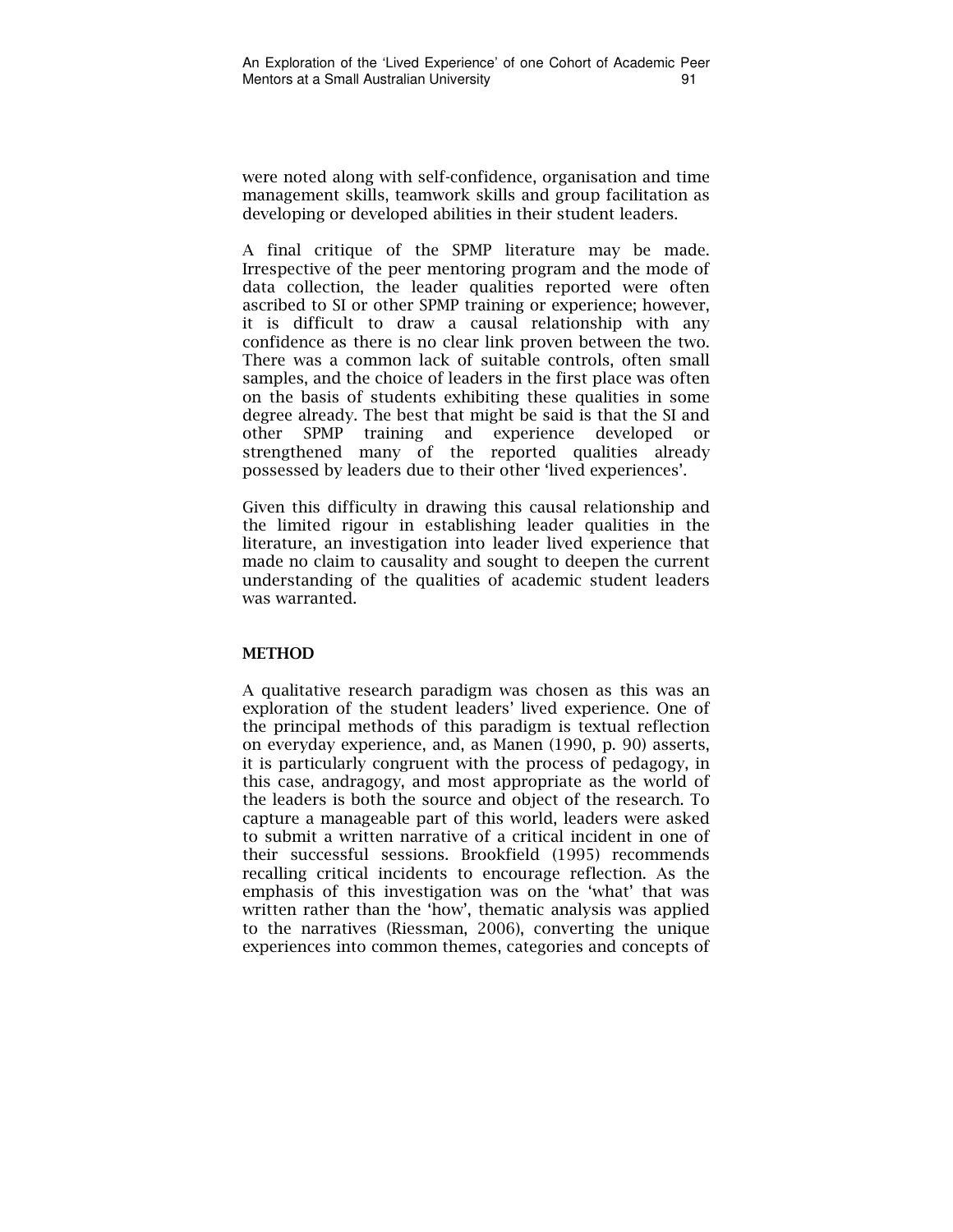their leadership experiences while retaining their language (Bryman, 2004; Sarantakos, 2005).

#### **Participants**

The participants were the 11 undergraduate student leaders in the first semester 2009 PALS program at the University. They each facilitated two PALS in each teaching week of semester beginning in the second week. Their subjects were first year ones from across the university: management accounting, with five leaders; and business law, business statistics and computer programming, with two leaders each. Three of the five accounting leaders were in their second semester as PALS leaders, while all the others were in their first semester. There were four female and seven male leaders, among them three international students and one mature-age student.

#### Data Collection

During the second half of first semester 2009, the 11 PALS leaders were asked to electronically submit to their supervisor a narrative of no more than 500 words recounting one of the best PALS sessions they had taken and including what they thought were the leadership skills that PALS had provided them with, or reinforced, and those which enabled them to function successfully. The writing of this narrative was one of the self-evaluation tasks they were required to undertake as PALS leaders, thus providing an autobiographical lens through which to reflect on their practice (Brookfield, 1995). All 11 leaders responded with narratives.

#### Ethical Considerations

The students who were asked to participate in this research project were those who had been chosen by the researcher, in collaboration with other academics, for the position of PALS leader. As such, there was a power imbalance which had to be treated sensitively when requesting permission to use their texts. It was made clear that there was no compulsion to participate and that non-participation would not adversely affect current evaluations of performance or future prospects of being chosen for the PALS leader position. As this exercise of writing a narrative was part of their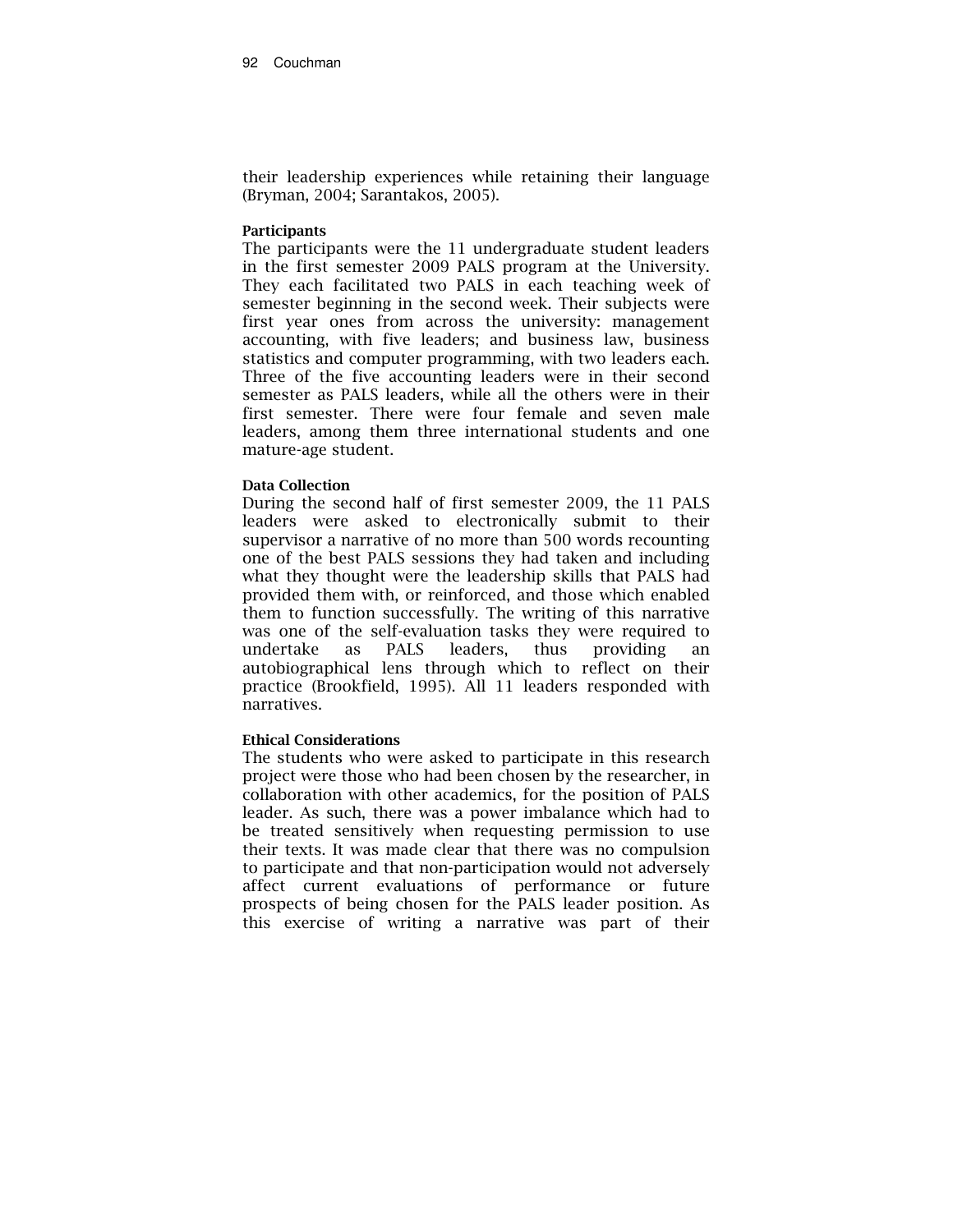responsibilities as a PALS leader, no ethics approval was required.

To maintain anonymity and confidentiality, pseudonyms were assigned at the point of collection of the narratives, and in writing up the study all details which could reveal the identity of the participants, including the subjects for which they were PALS leaders, were suppressed.

#### Data Analysis

The analysis was an iterative process beginning with a detailed, line-by-line approach which involved assigning to each sentence or clause a code encapsulating what it revealed about the experience of the particular student's leadership (Manen, 1990). Further analysis of the preliminary codes resulted in higher order, more conceptual categories, and, through establishing and reflecting on meaningful links, themes began to emerge (Coffey and Atkinson, 1996). Consultation about and discussion of emerging themes with experienced colleagues aided the validity and rigour of the final themes (Miles and Huberman, 1984). The themes of these leaders' lived experience appeared to be the facilitation of communities of practice, reflective practice and mutuality, the three of which became, as Manen (1990, p. 90) suggests: like the knots in the webs of our experiences, around which certain lived experiences are spun and thus lived through as meaningful wholes … the stars that make up the universes of meaning we live through. By the light of these themes we can navigate and explore such universes.

#### FINDINGS

The first main theme of these leaders' experience that appeared to emerge from the data was that of the facilitation of communities of practice in their sessions. This was inextricably linked to the second main theme, that of their reflective practice. The third main theme, mutuality, was the result of the first two; everyone, leaders and students alike, benefitted from the developing communities of practice and the leaders' habit of reflective practice.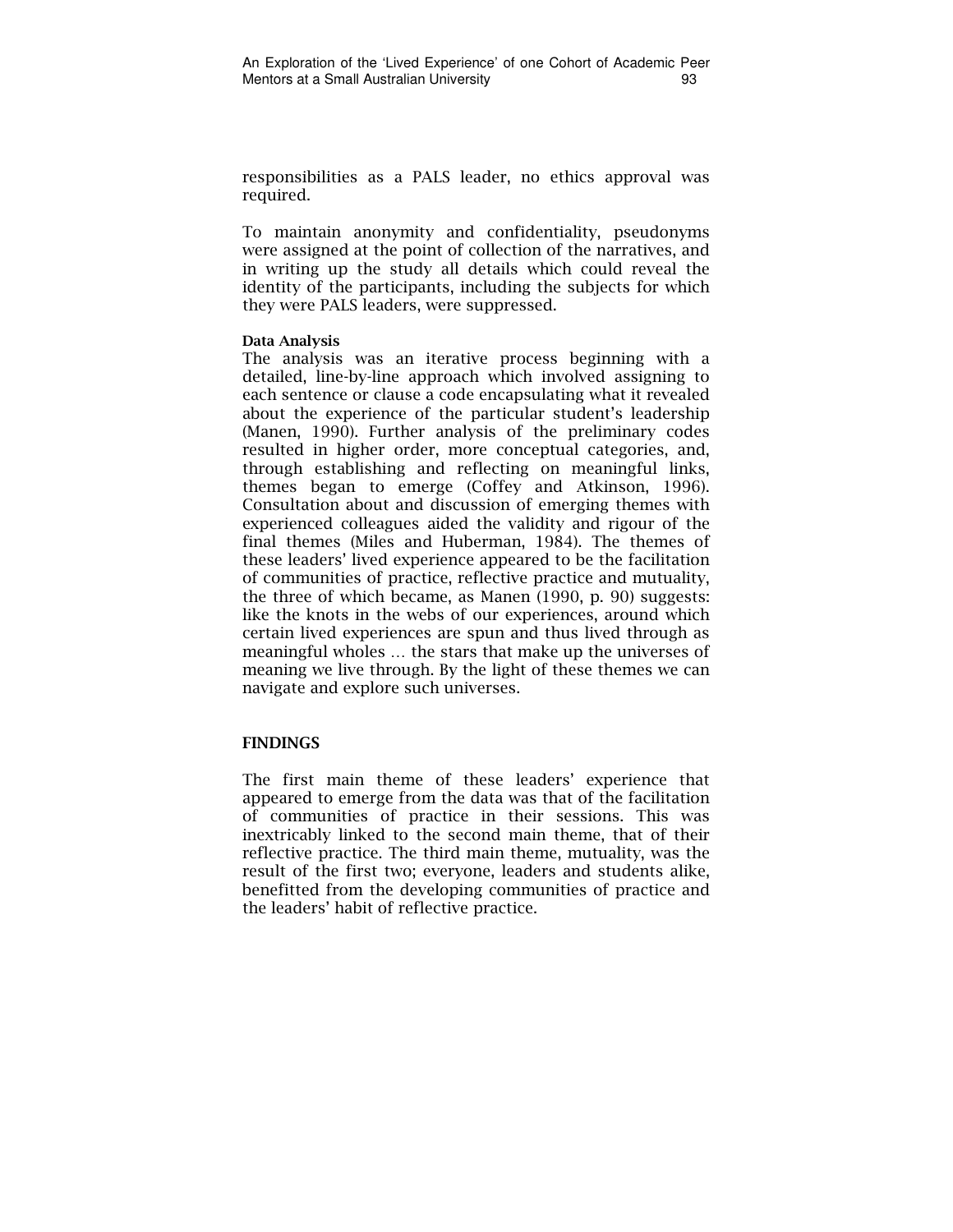#### Facilitation of Communities of Practice

For the most part, these leaders produced narratives that focussed on their efforts in facilitating collaboration among all students so that learning became a matter of joint negotiation of meaning, the building of shared ways of doing their subjects with all students participating. The leaders were active in building communities of practice for students as managers in accounting, law and statistics as well as IT professionals. The elements which enabled this were their obvious empathy with their students, their use of collaborative techniques in their sessions and their philosophy of inclusiveness.

#### Empathy

The leaders' efforts at facilitating communities of practice in their sessions were underpinned and informed by a marked empathy with their students, a sensitivity to student feelings and attitudes, both at the beginning of sessions and at different points throughout. This was evident in their readings of their students' moods and feelings. Their narratives were replete with observations such as "the room was exceptionally quiet … the students looked lost" (Harry); "everyone in the class was quite tensed … I could see the fear on their faces" (Vic); and "by the end of the session everyone understood it better and were feeling a lot more confident about the test" (Alice). Sam noted "Throughout the semester, I have been enlightened by the differences in thought among students. Some really think quickly and others take their time."

This empathy extended to an understanding of what the likely cause of student feelings might have been and the challenges they faced. Vic noted the importance of this, recording that "a good leader should always understand his group members", and "the most important skills that I have learned as a leader is the skills of listening", while Kim revealed his grasp of student needs in "tailoring a PALS session" for them as "for most of the students, English was not their main spoken language, for others X is not a subject matter they are yet familiar with".

It seems that these leaders, because they were mostly removed from their peers by only a year, were aware of what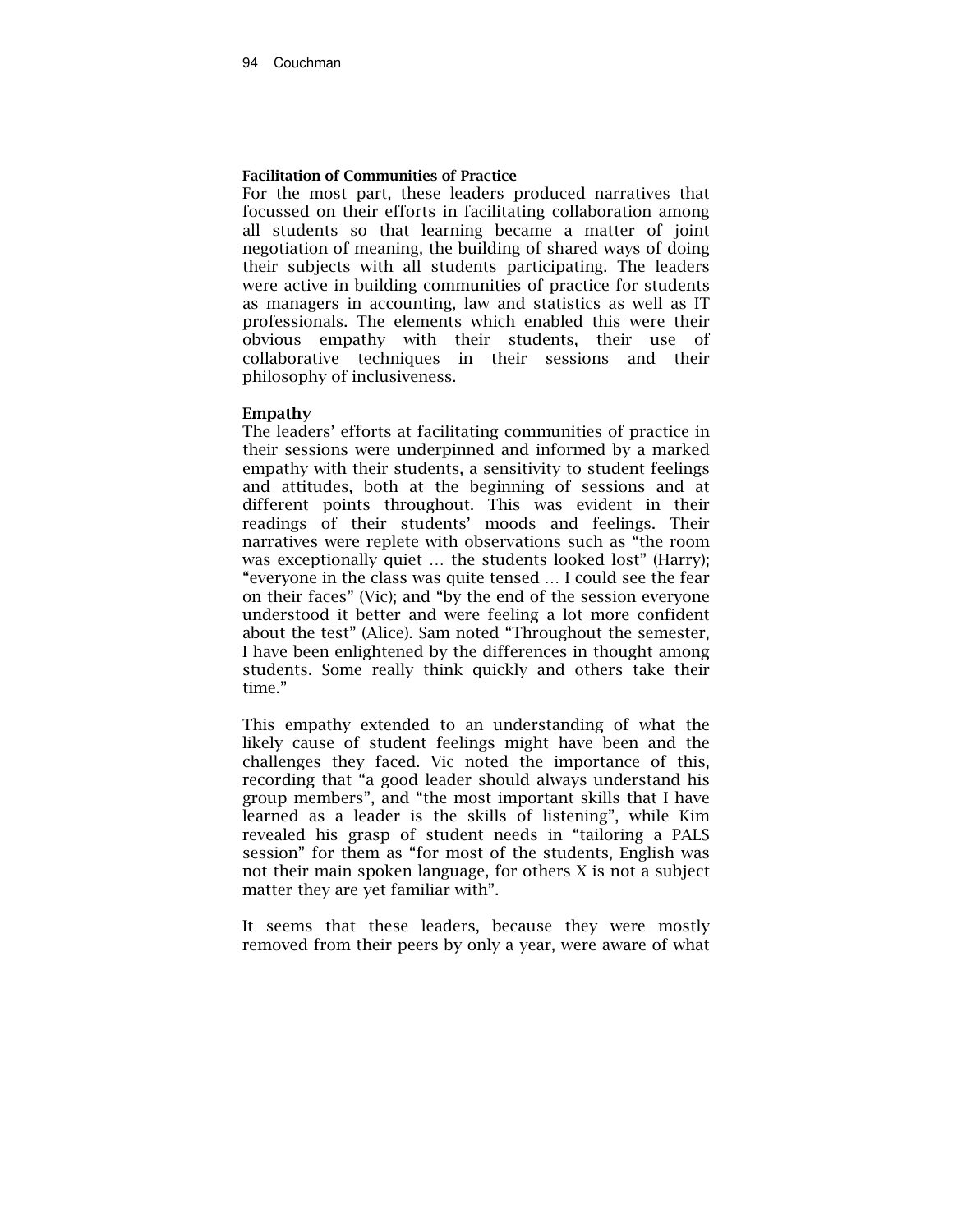they were feeling and thinking, as well as what the causes of their unease would most likely be, and were able to respond appropriately to build co-operation and collaboration in their sessions.

#### Collaborative Techniques

The leaders used a number of collaborative techniques in their sessions to provide their students with every chance of understanding and learning the content of the discipline together and becoming an embryonic community of competent practitioners in their subjects. Collaboration was encouraged through the successful employment of whole class and small group discussions, group work and reciprocal questioning. The use of these strategies was referred to often in the narratives either as hallmark of a successful session, or, occasionally, not using collaborative strategies as indicative of a less than successful session.

These leaders considered successful sessions as ones in which discussion was prevalent: "everyone started answering the question and discussing" (Vic); "a PALS session that went extremely well was a full sessions' worth of discussion" (Sam); and "having a class with students discussing the question among each other is the whole idea of PALS in the first place. And it also makes my life so much easier as I can just sit down with them and throw the question around to different people" (Harry).

As well, group work was a feature of leaders' strategies for student collaboration: "in groups, [students] look up a case corresponding with their allocated topic, and then share a description and its significance with the rest of the group … This method … built confidence in some of the students" (Liz). In addition, there was intergroup interaction. Therese recorded, "the room was 'buzzing' with questions from each group asking another group for the answers and others helping them out with ideas throughout the rest of the session". Thus group work also contributed to a sense of community in the sessions.

In addition, the leaders often redirected questions to provoke student collaboration, participation and learning: "I was able to get them to the answer without giving it to them, as I …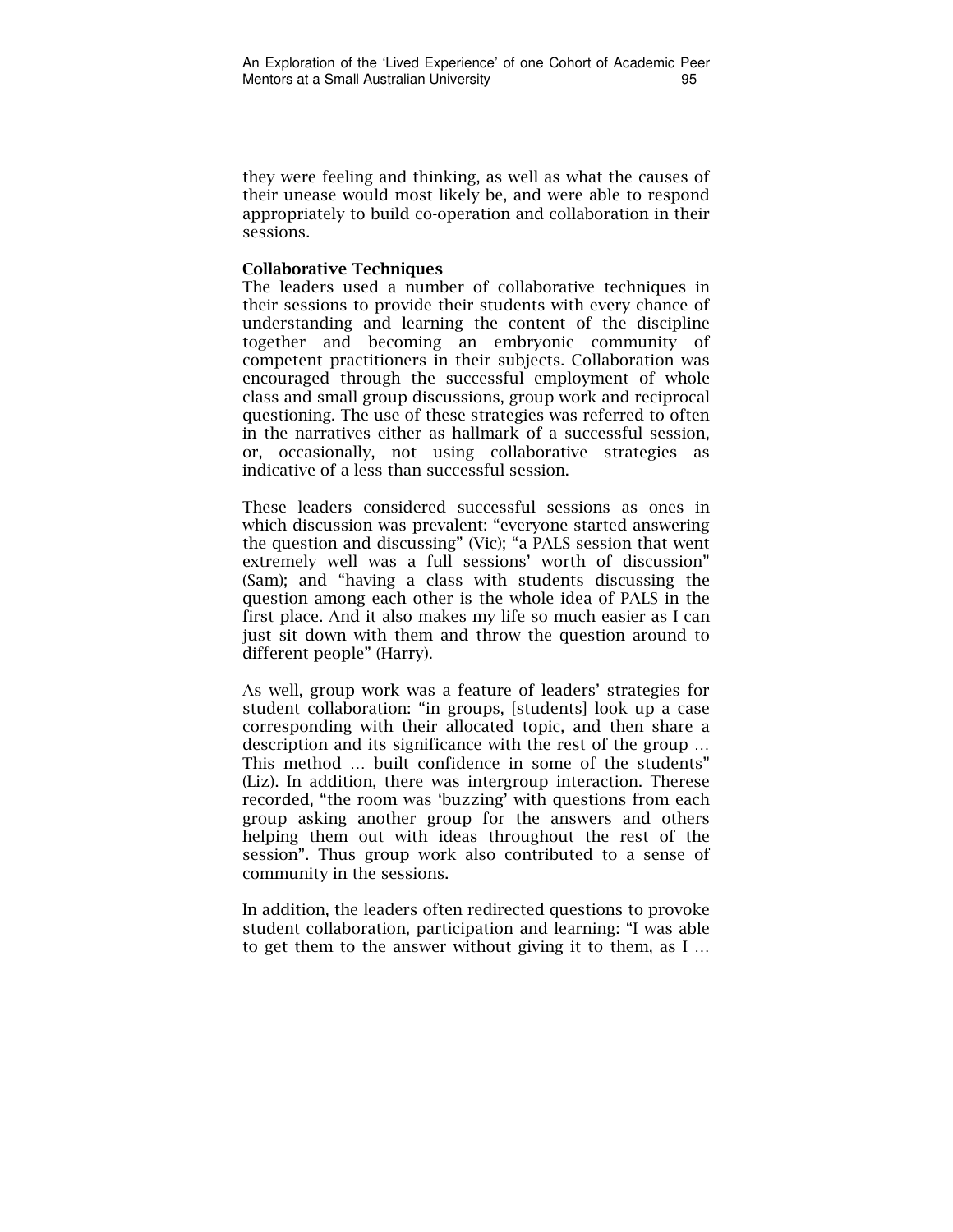knew where they could find the information" (Steve) and "different students were able to answer the question in different ways, until what was being asked was fully understood" (Sam). Conversely, Tom reported "my worst [session occurred] … because … I rarely redirected questions"; however, through reflecting afterwards on this session he was able to remedy this the next week.

#### Inclusiveness

These collaborative strategies were complemented by a leader philosophy of inclusiveness so that everyone was able to enter into the communities being built; indeed, there would have been no real developing communities without everyone participating. Such comments as "to initiate an energetic group discussion which all of the students participated in" (Garry) as an aim of the sessions, and "the entire class actively contributing to the in class discussion" (Vic) as an outcome of sessions were common.

Leaders also used inclusiveness as one of the criterion of a successful session. For instance, Abby remarked "It was a nice experience to see how all students gather together and practically start to talk to each other comparing they assignment". Therese was quite clear about this when she wrote:

One of the best PALS sessions that I did, was when the group were all involved in finding solutions to questions that were put up on the wall (carousal). All of the group, about eight of them, ended up surrounding one particular question and came to the answer together.

The leaders' understanding and appreciation of student needs drove the focus of sessions towards building student engagement, collaboration and success. They acted as peers and not authorities, and "in general conduct[ed] activities in such a way that they [the students] feel PALS is the student's time to expose their weakness without a fear" (Abby). This, along with the deliberate use of collaborative learning strategies and an emphasis on inclusiveness consolidated the construction of communities of practice during PALS.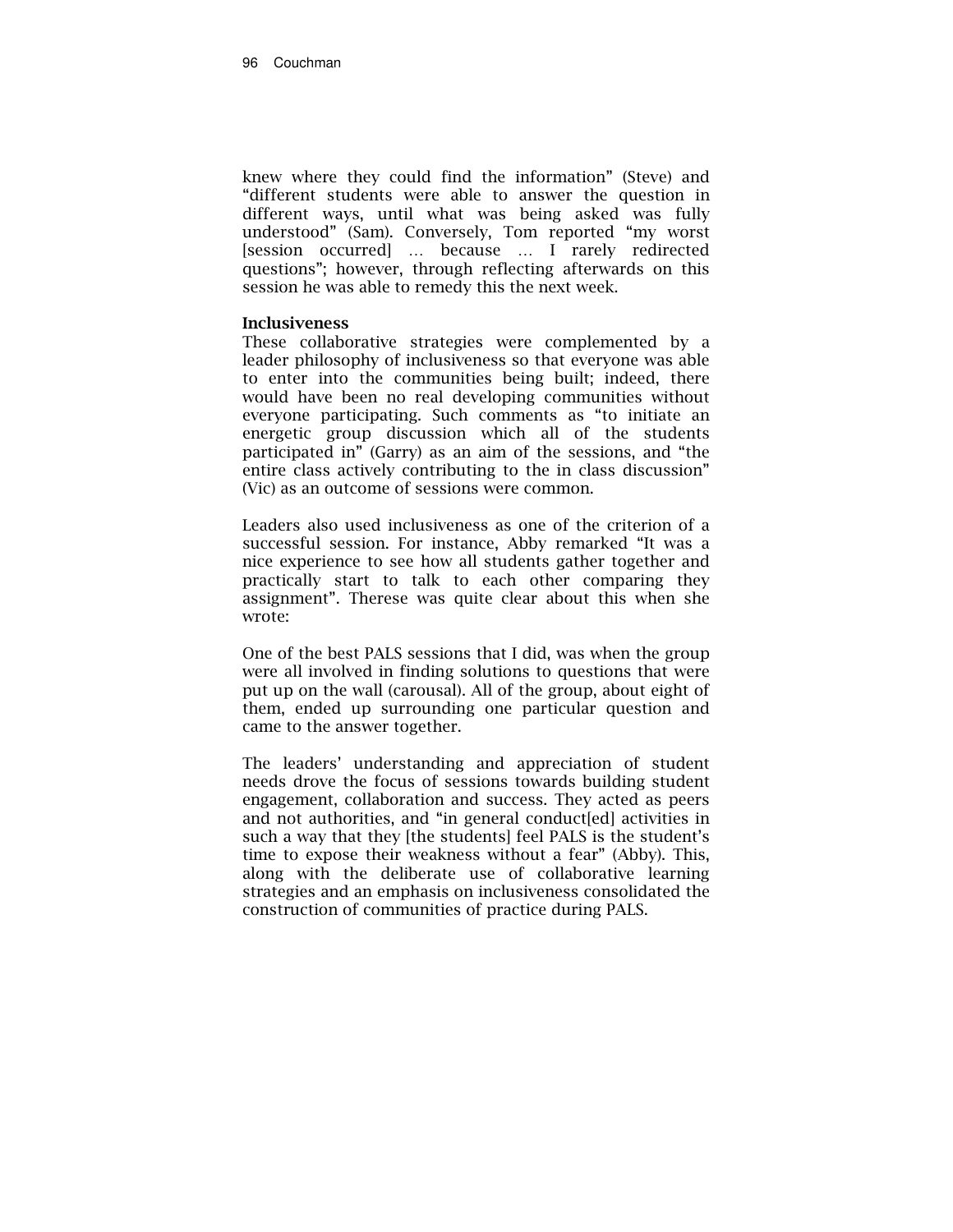#### Reflective Practice

Reflection was very much present as a part of these leaders' lived experience. It occurred during as well as after sessions; however, the narratives focused almost exclusively on reflection in action, that is, during sessions, and referred to it at times as "flexibility and the ability to improvise when things aren't going exactly as planned" (Alice). Their reflective process exhibited the typical sequence of reflective practice. First was planning, which initially occurred before the session in formal debriefing and planning meetings; second was implementing the plan during the session, activity by activity; third was evaluating both their own and student performance while gathering student feedback, again, activity by activity. At this stage, if the evaluation of any activity was negative, the leaders rapidly moved to modifying the particular activity, sometimes substituting another altogether, to arrive at implementing the new plan so that the session could continue with minimum disruption, whereupon the leaders would embark on another cycle of reflection (see Figure 1 below).





These substituted activities were based on an ability to identify issues and aim solutions at student needs. They often "moved from simple to the complex" (Tom) as well as taking account of different student learning styles and backgrounds "where both visual and verbal activities were utilised to explain a concept" (Kim). The leaders readily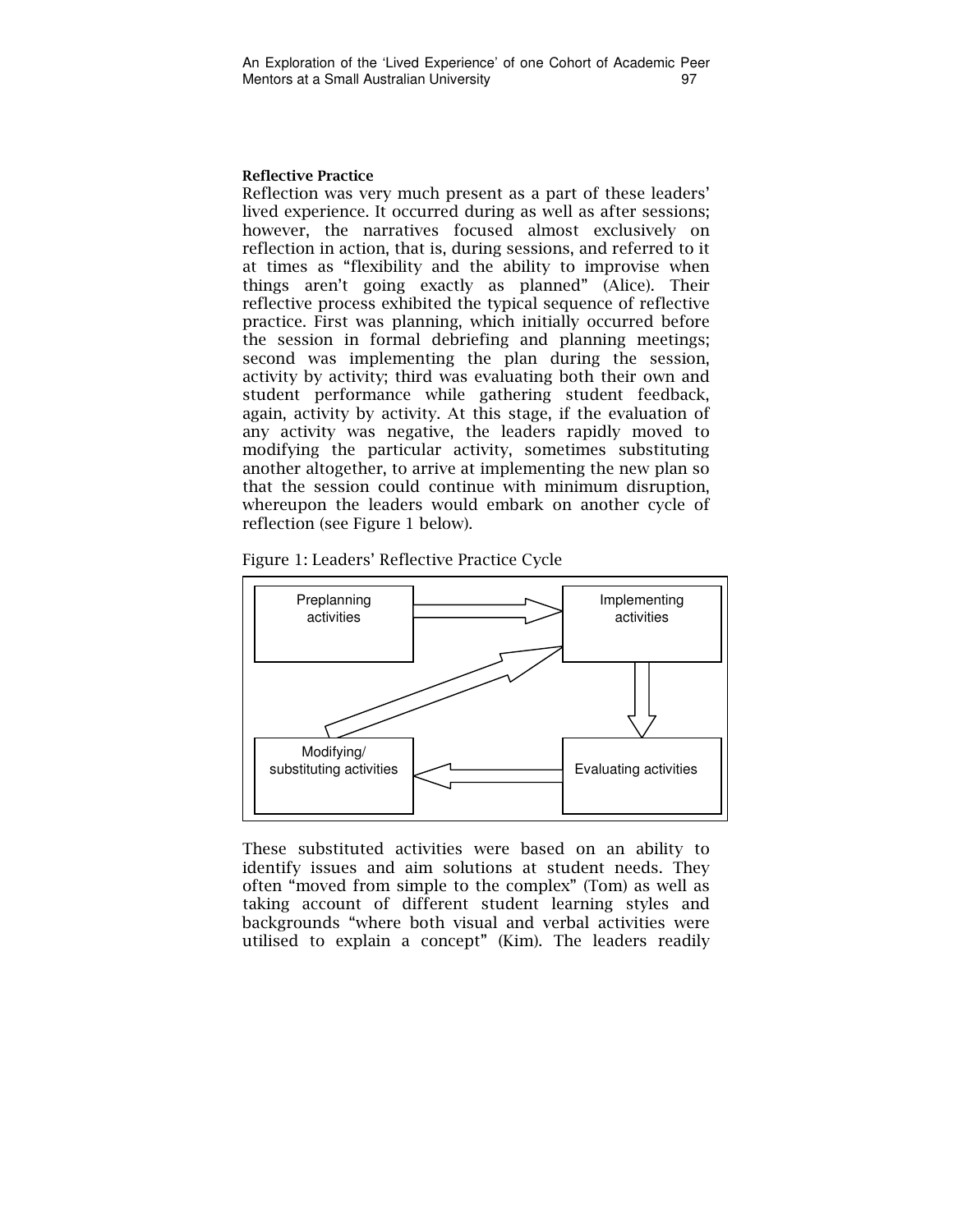responded to both unexpected student preferences and difficulties. Alice noted that when she observed that her group "wanted to focus on revision more … we skipped the topic exercise and spent the whole session going through revision". In an unusually small session of two students, Steve reported that:

Both of these students were regularly at PALS sessions, they were doing well in the unit and where aiming for high grades. As such, neither of these students needed to go over the activities we had planned to do that week. Here is where my PALS training first helped me as I knew I could just throw away the planned activities and quickly come up with some others. As it turned out both students wanted to work on an assignment that was due at the end of the week, so that's what we did for the forty minutes we had left. When they come to something that neither quite understood we went through the examples the lecturer had provided and then moved on. This turned out great as the two students worked together and only came to me if they needed help.

However, solutions did not always come quickly. Alice dealt with confusion over very basic content by persistently working through a number of cycles of reflection before arriving at a workable solution for her group:

Looking at the first questions on the sample tests, there was a lot of confusion about interpreting a given graph. After trying to work with each small group/pairs to try to understand without explaining it myself, without much luck, I got a student to draw it out on the whiteboard with everyone contributing. Many of the students had differing notes which made it hard to work with them not as a whole group. The whiteboard work was fantastic. We went through the basics of the graph then went into some of the different terminology used.

Improvisation was sometimes needed for only a short time or at only one point in a session. For example, in one of Vic's sessions the imminent exam was mentioned, and from the students' negative reaction he realised that:

As a PALS leader, it was my duty to put them to ease. The only thing that struck my mind at that moment was to give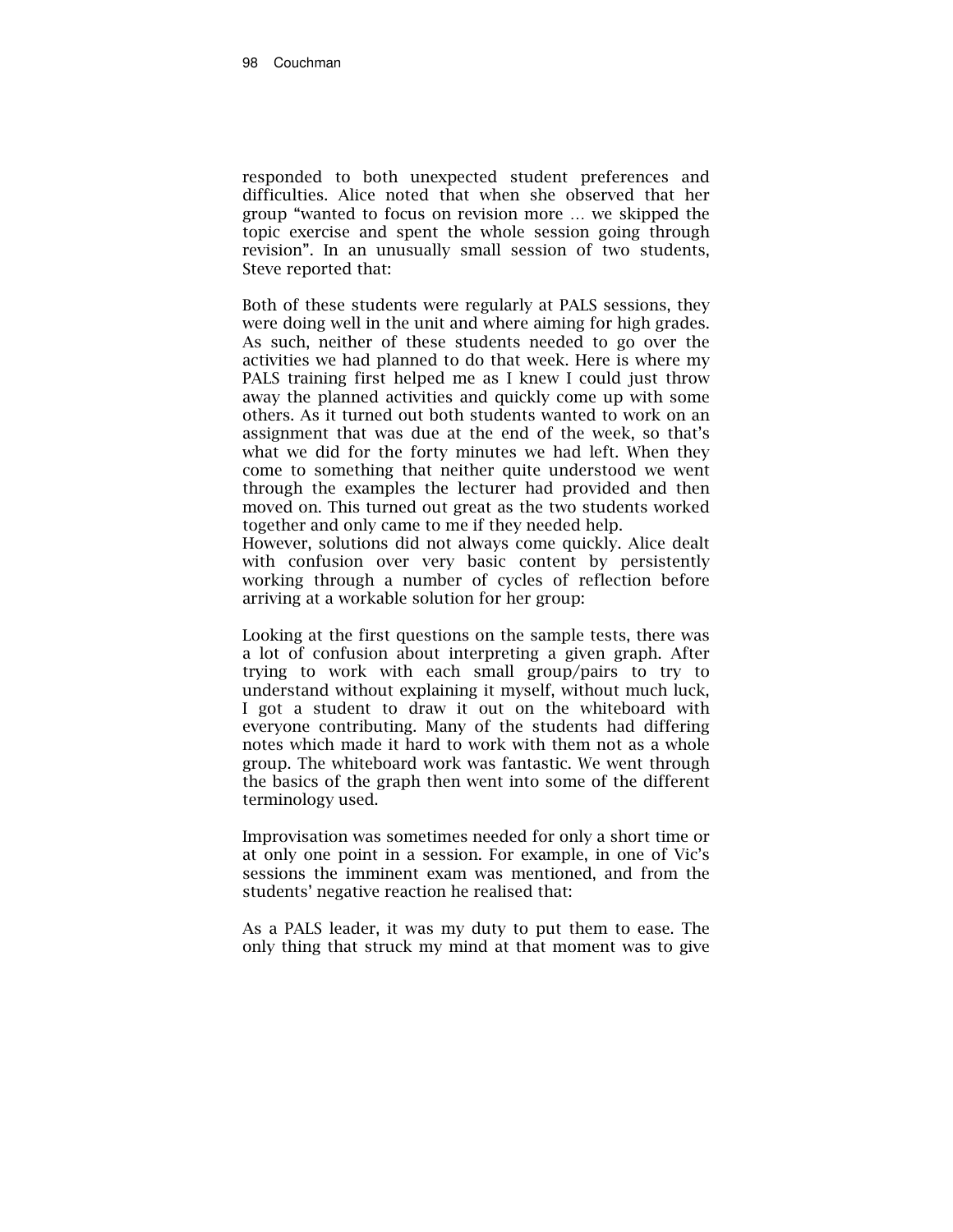them the confidence, by showing them they knew more than what they thought they did. So my goal here was to boast their morale. I started asking them basic question (I was sure everyone knew the answer). To begin with people were a little nervous but they started opening up. We then started discussing the exam paper.

Garry recounted a time when the issue was brief student disengagement:

The students were very prone to getting sidetracked by unrelated issues and were rather chatty … I … redirect[ed] the energy of the group into covering the planned subject matter. By asking some strategic questions of some of the group and getting the points of view of the some of the others, and then further additional points from some other students I was able to initiate an energetic group discussion which all of the students participated in.

At other times a particular solution served more broadly:

One session that I took, did not use the activities at all. The students were too happy to forget the activities and ask questions, regarding the assignments that they had to hand in. From this session, I derived a pattern that I use in every session that we have. The final activity is always a discussion regarding what the students want to learn. To aid the discussion, a space on the board is set aside for students to write their questions which will later be addressed. (Sam)

The leaders were tuned into their students sufficiently well enough that they were easily able to adapt so that "the activities prepared [were] not necessarily the activities to be used through the session but rather as a guide" (Sam). These leaders, frequently faced with the need to reflect on unforeseen student requests and difficulties, responded with pertinent and workable alternative activities so that they could all say with Kim, "I was able to guide a small tutorial group to what I like to call a 'ah huh' moment."

#### Mutuality

The data revealed a third theme that can be termed mutuality. Leaders considered this mutuality was the result of the engagement of and interaction among all students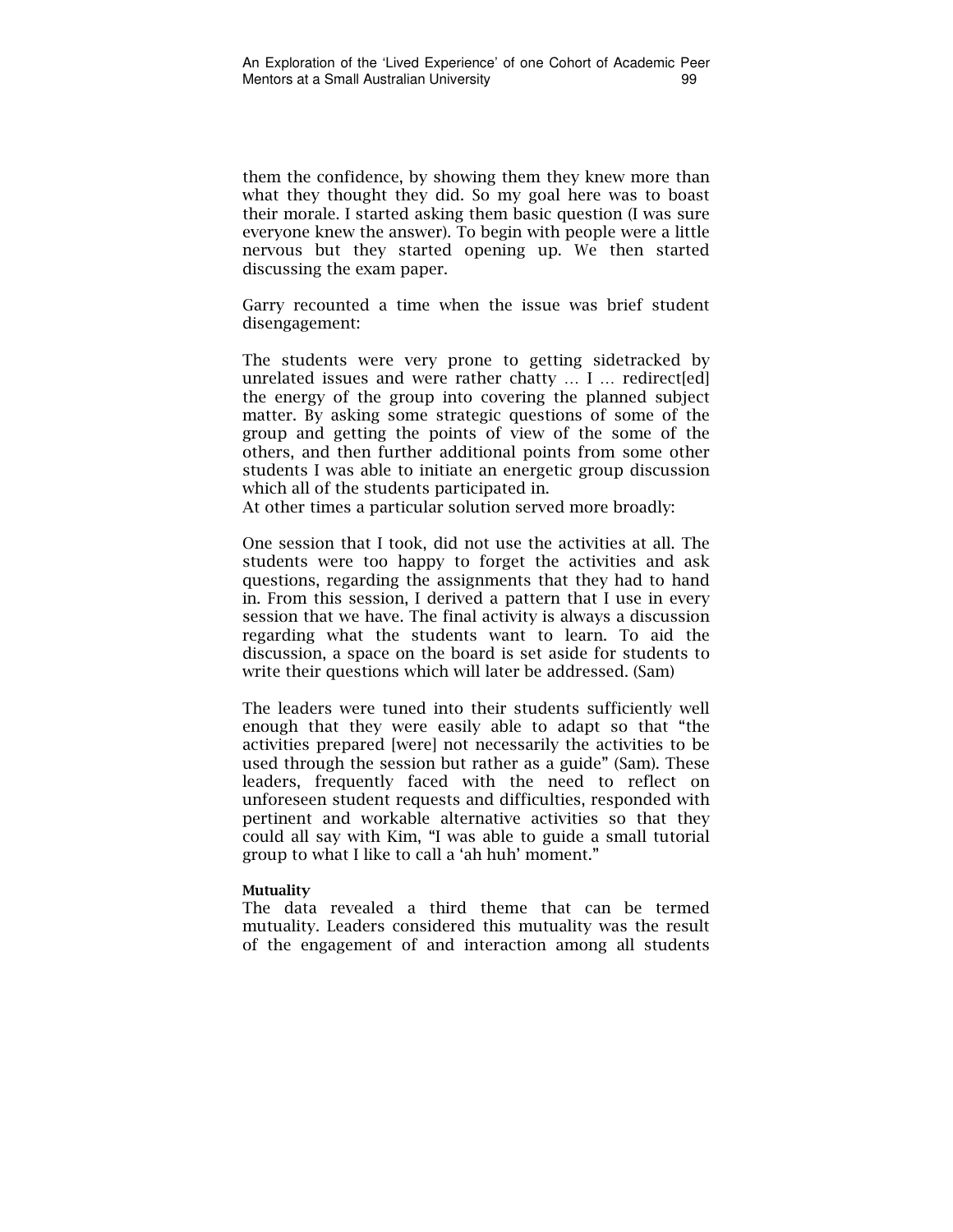during their sessions: Harry wrote, "Not only do I get a chance to improve myself, I am also able to help other students improve themselves." In the same vein, Kim commented, "PALS is not a one-way street. It is rewarding to the leader as well." There was a number of ways in which students and leaders benefitted that were noted in the narratives: improving understanding of the subject, increasing confidence and communication skills and establishing friendships.

#### Learning

The most obvious and common benefit was learning. Leaders and students developed their understanding of the content together: "it is not only the students who learn from the PALS sessions but also the leaders … in the end we are all there to learn something new" (Sam). Kim felt he was "being constantly tested and scrutinised as to [his] own understanding of the subject matter … It is rewarding." Similarly, PALS leadership has benefitted Liz by "help[ing] with my own studies"; in particular, Garry mentioned that "I have found that this has aided me in giving presentations as part of my own studies", while Harry reported "doing much better in my current classes."

#### Growing Confidence

Leaders experienced confidence developing both in themselves and their students during sessions. They wrote of the "confidence gained from taking a group and helping them and sharing my knowledge" (Alice); of PALS giving them "the knowledge that I can talk in-front of a group of students my age or older and be confident" (Steve) and making them "feel confident in my ability to convey information to convey information efficiently to others, in order to help their learning" (Liz).

Leaders also noted a growing confidence in their students: "the look on the faces of the class was no longer of frustration or confusion but of clarity and confidence" (Tom); "[PALS] I feel built confidence in some of the students who were given the opportunity to speak publicly" (Liz); and "at the end of this discussion … they were now more confident in participating" (Garry).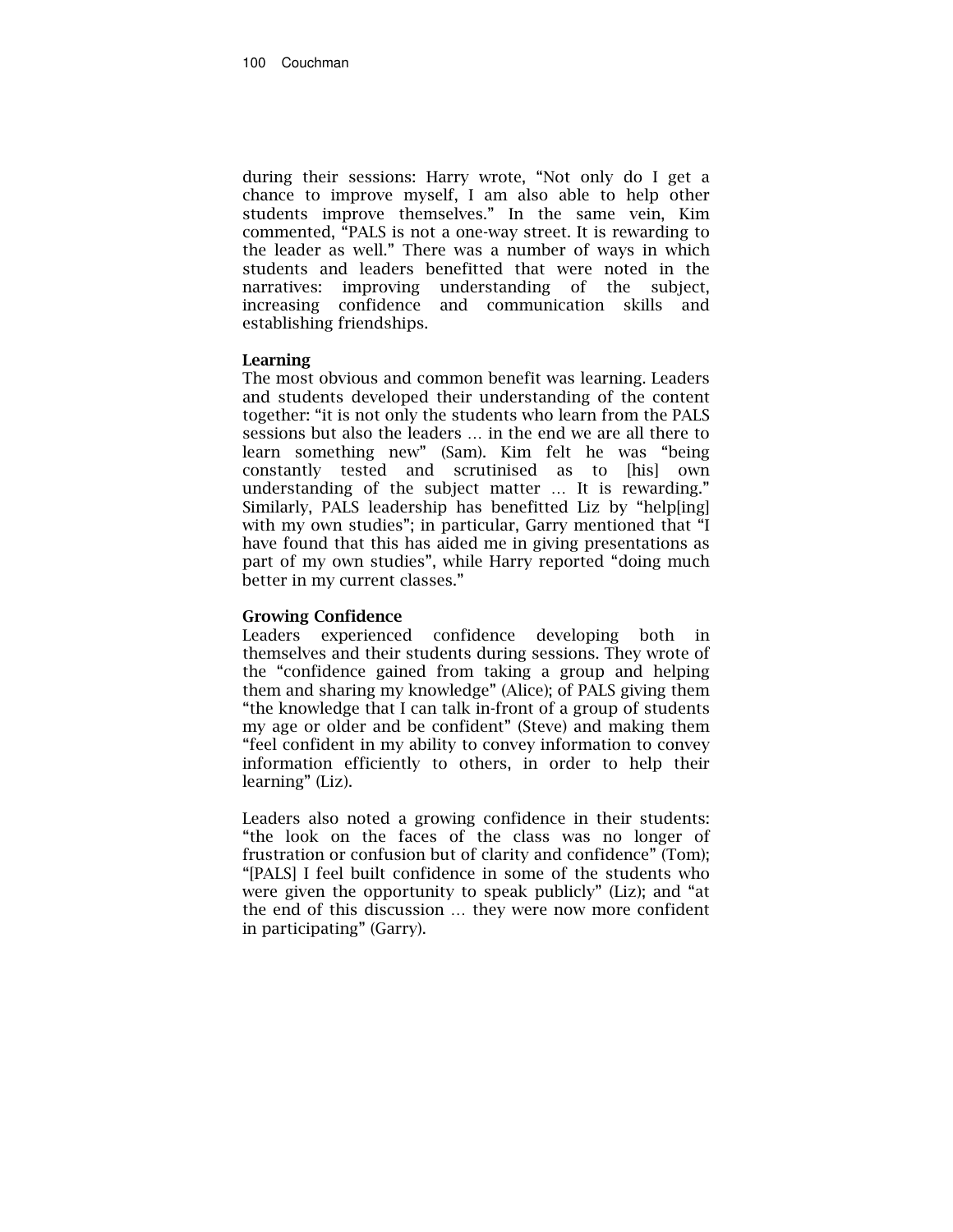#### Developing Communication

Communication was another mutually developing skill during PALS. Students were able to achieve this through "advis[ing] their peers in a friendly environment" (Liz). Tom learned that communication was an important skill and PALS helped "thinking about what you will say and the most effective and simplest way of saying it". Similarly, Abby believed that "PALS has helped me … give specific instructions of how to conduct activities" and Liz considered that "PALS has … made me confident in my ability to convey information efficiently to others in order to help their learning".

#### Establishing Friendships

Friendships, both among students and between students and leaders, were established during sessions. Harry "managed to befriend quite a number of people and got to know both them and their culture a little more" and "believe[d] that new friendships were formed and strengthened throughout the semester" as a result of PALS. This theme was elaborated on by Sam who considered that "the students do not need PALS Leaders as Tutors, but rather as friends that get them thinking."

#### Other Benefits

There was often built up in sessions a general, shared feeling of satisfaction and well-being as is evident in Alice's comment:

As well as making me feel good about it being a successful PAL session, I think the students felt good by working out the problems, because it's more rewarding if you figure stuff out for yourself rather than being told the answers.

Kim addressed the reciprocal relationship between student and leader, maintaining that "a PALS leader grows to be respected by the students, and with this respect comes an expectation that lessons will be organised, informative and valuable". And Harry came "to realise that planning is a crucial aspect in life … juggling both my studies and work has also taught me how to have a better planning and time management." Finally, leaders wrote of how PALS has "benefitted [them] in most areas outside of PALS" (Alice). It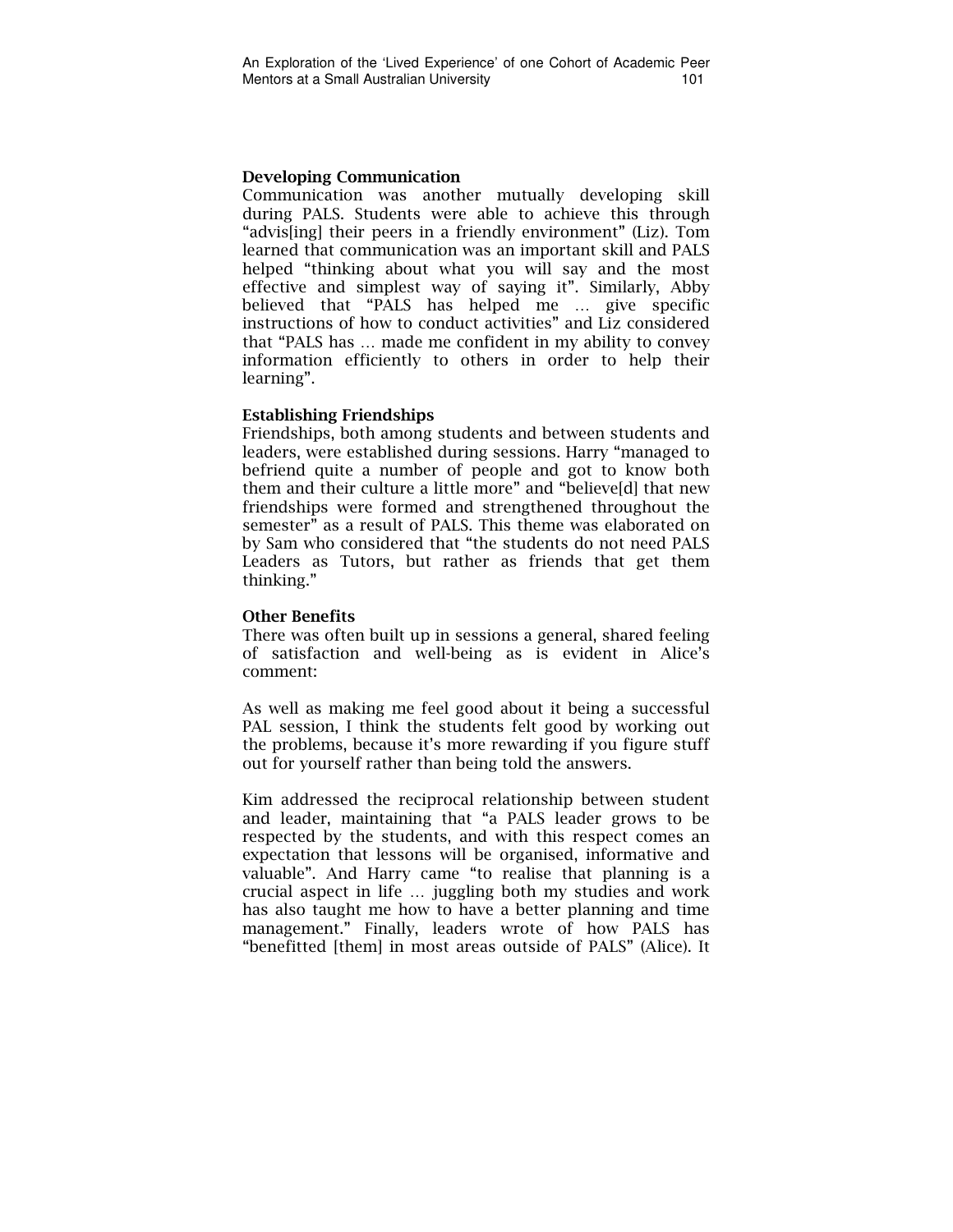"affirmed my self belief in my chosen field" (Kim), and "as a Y-in-training I have picked up both leadership and communication skills I would not have normally come across in my studies" (Steve).

Abby's comment summed up the leaders' experiences of resultant mutuality well:

enthusiasm was the vibration in class and the feedback with positives comments at the end of the session left me a feeling of satisfaction that the message was across clearly and most relevant everyone participate and got results in the session.

#### **DISCUSSION**

It is clear that the leaders' experience of facilitating communities of practice in their sessions reflects Wenger (1998) and Wenger, McDermott and Snyder's (2002) descriptions of what constitutes communities of practice. Firstly, there were negotiation of meaning and participation, which were both encouraged in the sessions through collaborative techniques, as were mutual engagement and the sense of a joint effort in learning a particular subject in shared ways with specific tools and representations of that knowledge (Wenger, 1998, p. 49). Secondly, as students together, there was a common discourse based on the particular subject and a sharing of a certain view of the world through the lens of that subject (Wenger, 1998, pp. 125-126). Thirdly, the leaders had the necessary insider perspective of student life and learning and were connected to the outside perspectives of lecturers and supervisors as well (Wenger et al., 2002, pp. 50-51). Finally, there was a focus on value, on all members benefitting, as well as providing a familiar and neutral place for the social production of meaning (Wenger et al., 2002, p. 61).

As reflective practitioners, the leaders engaged in Schon's (1983) reflection-in-action. While they were engaged in facilitating sessions, they were continually monitoring their performance and adjusting it to meet student needs.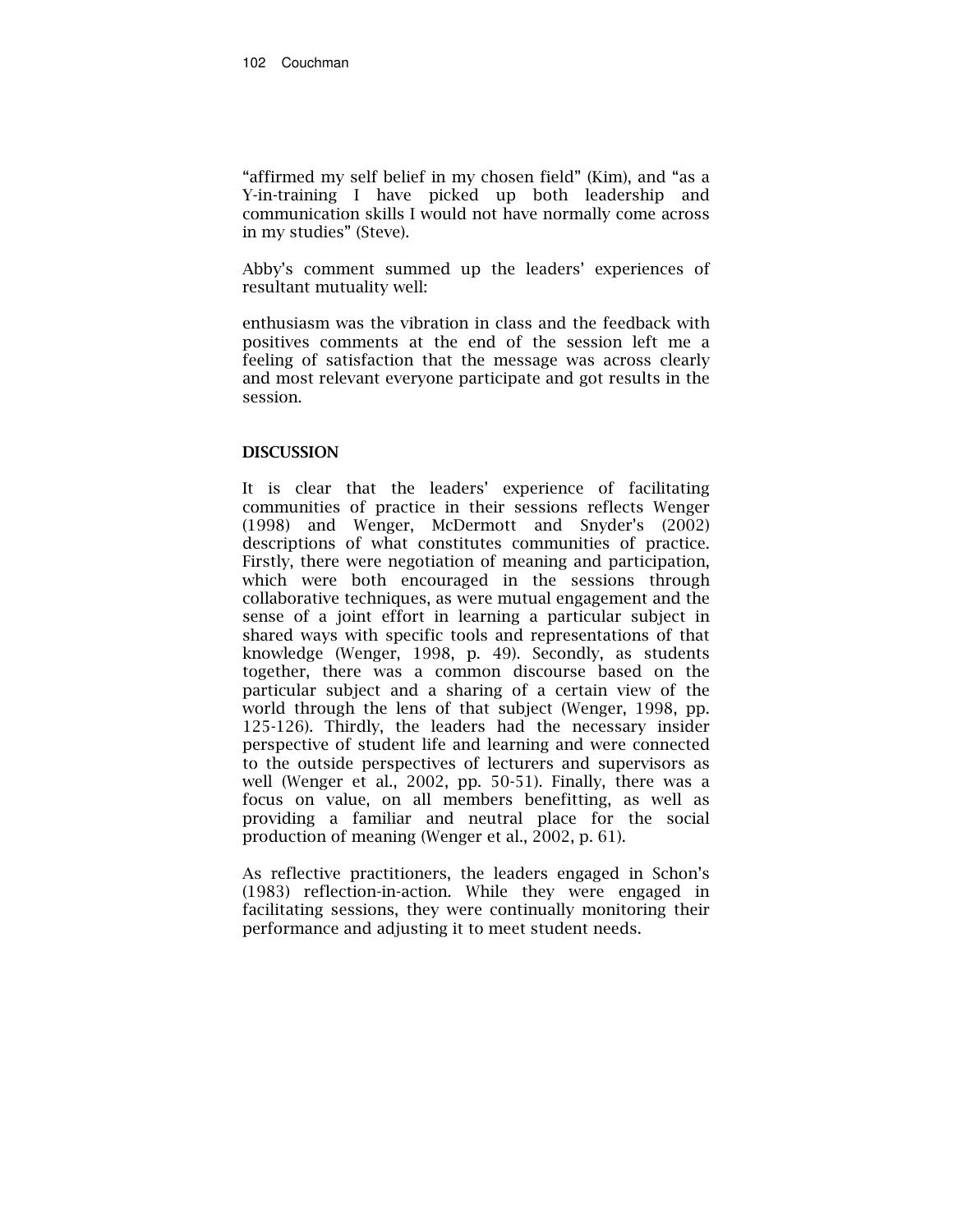Mutuality, as well as helping confirm the development of communities of practice during sessions, reinforces commonly held opinions and findings in the SI literature that SI develops leaders' communication and interpersonal skills, self-confidence, and organisation and time management skills. In addition, this group of leaders expanded this repertoire to include learning skills and enhanced self-esteem through the respect given by students and the satisfaction of making a difference in students' lives.

SIL training might benefit from the findings here. Leaders could be encouraged to consider their role as not only academic peer mentors, but also as facilitators of communities of practice in their disciplines. Their task would also be to model the thinking and actions of the professionals their students aim to be and encourage them to think and act similarly. Attention in training and in regular debriefing and planning meetings might be given to reflection-in-action during sessions. Leaders would be introduced to the cycle presented in Figure 1 above, or one similar, in training; subsequently, in regular meetings with their supervisor, they would be prompted to share their reflections-in-action for the benefit of all leaders.

#### LIMITATIONS

The limitations of this research as similar to those of qualitative research: no generalisations are possible as the object of the research was one group in one institution at a particular time. Moreover, there was no extension of the data through follow-up requests for interviews. Therefore, no causal relationship can be claimed between either SI leader training or experience in SI and these students' leadership qualities; here there is given only a glimpse of what the 'lived experience' of these leaders is.

The possibilities for further research are numerous. Qualitative analysis of existing leader journals, reflections and essays would be the simplest starting point. Another obvious possibility is a truly iterative approach to data collection to provide a deeper and broader understanding of student leader lives. Tapping into the experiences of other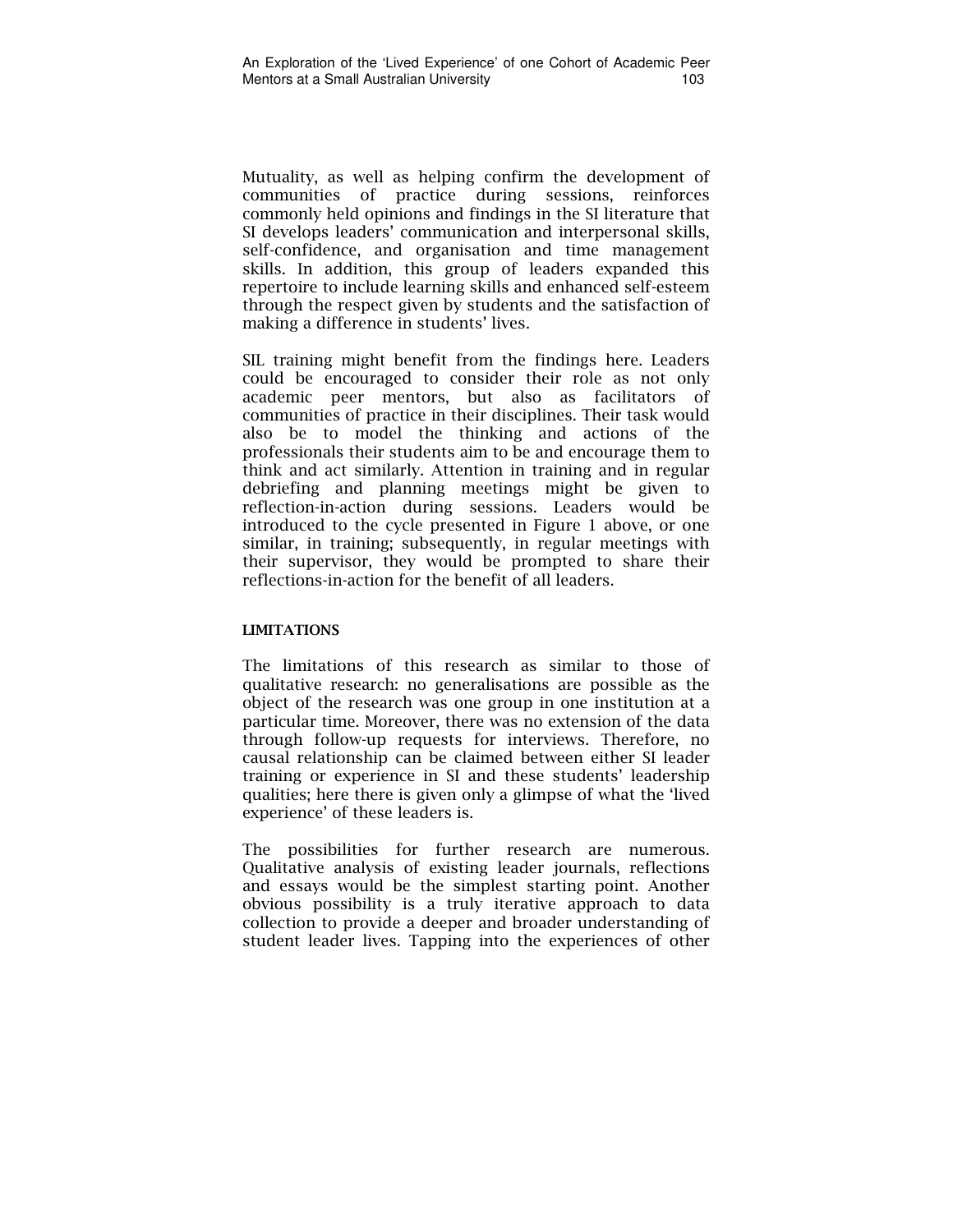groups of SILs from other universities and colleges, nationally and abroad, and well as comparisons among the experiences of leaders from different disciplines would yield valuable data.

#### **CONCLUSION**

This snapshot of one session chosen by each of this group of SILs has revealed a complex experience. It was not a simple matter of implementing the activities planned for the session. Rather, it was a careful and considered construction of communities of practice for novice managers in accounting, law and statistics as well as beginning IT professionals. Moreover, it was a construction that underwent appropriate and timely modifications in the process as the leaders strived to facilitate student success, collaboration and inclusivity. The outcome was a raft of benefits to both leaders and their students.

There is much fertile ground yet to be tilled in understanding our SILs' "lived experience"; meanwhile, it remains a privilege to be associated with young people who consider that "it was rewarding to achieve a moment in class where the students stopped and sighed a relived "ah huh" of understanding" (Kim).

#### AUTHOR

Judith A. Couchman, University of Canberra

#### **REFERENCES**

- Arendale, D., and Martin, D. (1997). Review of research concerning the effectiveness of Supplemental Instruction from the University of Missouri-Kansas City and other institutions. Kansas City, MO: The University of Missouri-Kansas City.
- Australian Universities Quality Agency (2009, 2007). AUQA good practice: Peer Assisted Learning Strategy (PALS) Retrieved May 26, 2009, from: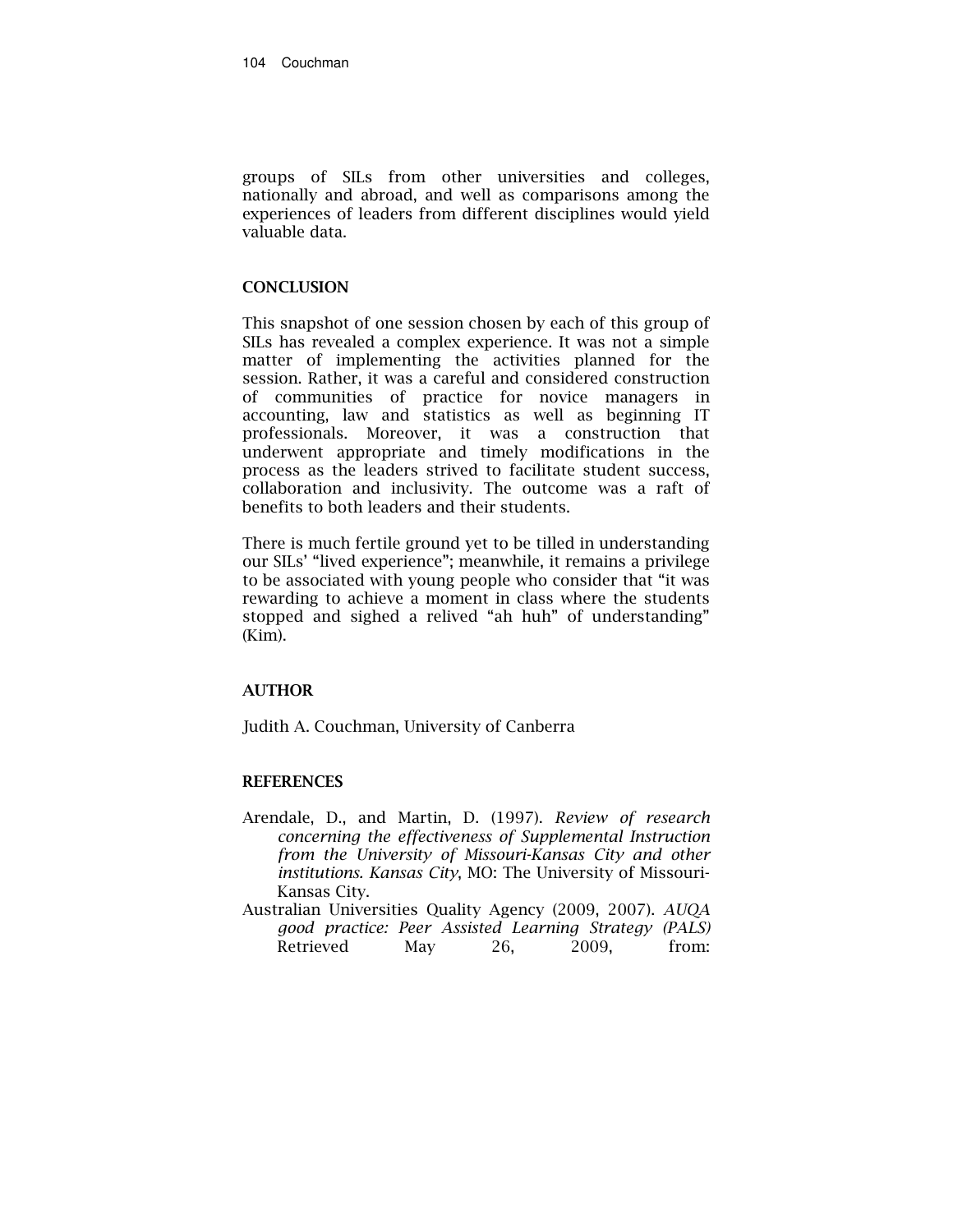http://www.auqa.edu.au/gp/search/detail\_print.php?gp\_  $id = 164.$ 

- Best, G., Hajzler, D., Ivaniv, T., and Limon, J. (2008). Peer mentoring as a strategy to improve paramedic students' clinical skills. Australasian Journal of Peer Learning, 1, 13-25.
- Brookfield, S. (1995). Becoming a critically reflective teacher. San Francisco: Jossey-Bass.
- Bryman, A. (2004). Social research methods (2nd ed.). Oxford: Oxford University Press.
- Capstick, S. (2004). Benefits and short comings of Peer Assisted Learning (PAL) in higher education: An appraisal by students. Working copy of paper for Peer Assisted Learning Conference, January, 21, 2004, Bournemouth. Retrieved May 26, 2009, from: http://pal.bournemouth.ac.uk/documents/Bnfts%20%26 %20Shrtcmngs%20%20of%20PAL3.pdf.
- Coffey, A., and Atkinson, P. (1996). Making sense of qualitative data: Complementary research strategies. Thousand Oaks, California: Sage Publications.
- Congos, D. H., and Stout, B. (2003). The benefits of SI leadership after graduation. Research and Teaching in Developmental Education, 20(1), 29-41.
- Couchman, J. A. (1997). Supplemental Instruction: Peer mentoring and student productivity. Paper presented at the Researching Education in New Times: Australian Association for Research in Education, Brisbane, Australia.
- Couchman, J. A. (1999). SI down under: Australian innovations in real and virtual classes: Distance PALS in real and virtual classes. In K. Phillips (Ed.), Proceedings of The First National Conference on Supplemental Instruction and Video-based Supplemental Instruction (pp. 32-46). Kansas City, MO: Centre for Supplemental Instruction, University of Missouri-Kansas City.
- Couchman, J. A. (2001). Peer-assisted teaching and learning in distance education. In J. E. Miller, J. E. Groccia and M. S. Miller (Eds.), Student-assisted teaching: a guide to faculty-student teamwork (pp. 110-115). Bolton, MA: Anker.
- Fleming, H., and Hurne, J. (c2004). Peer assisted learning: Final report for NCT and HEFCE. Retrieved May 26, 2009, from: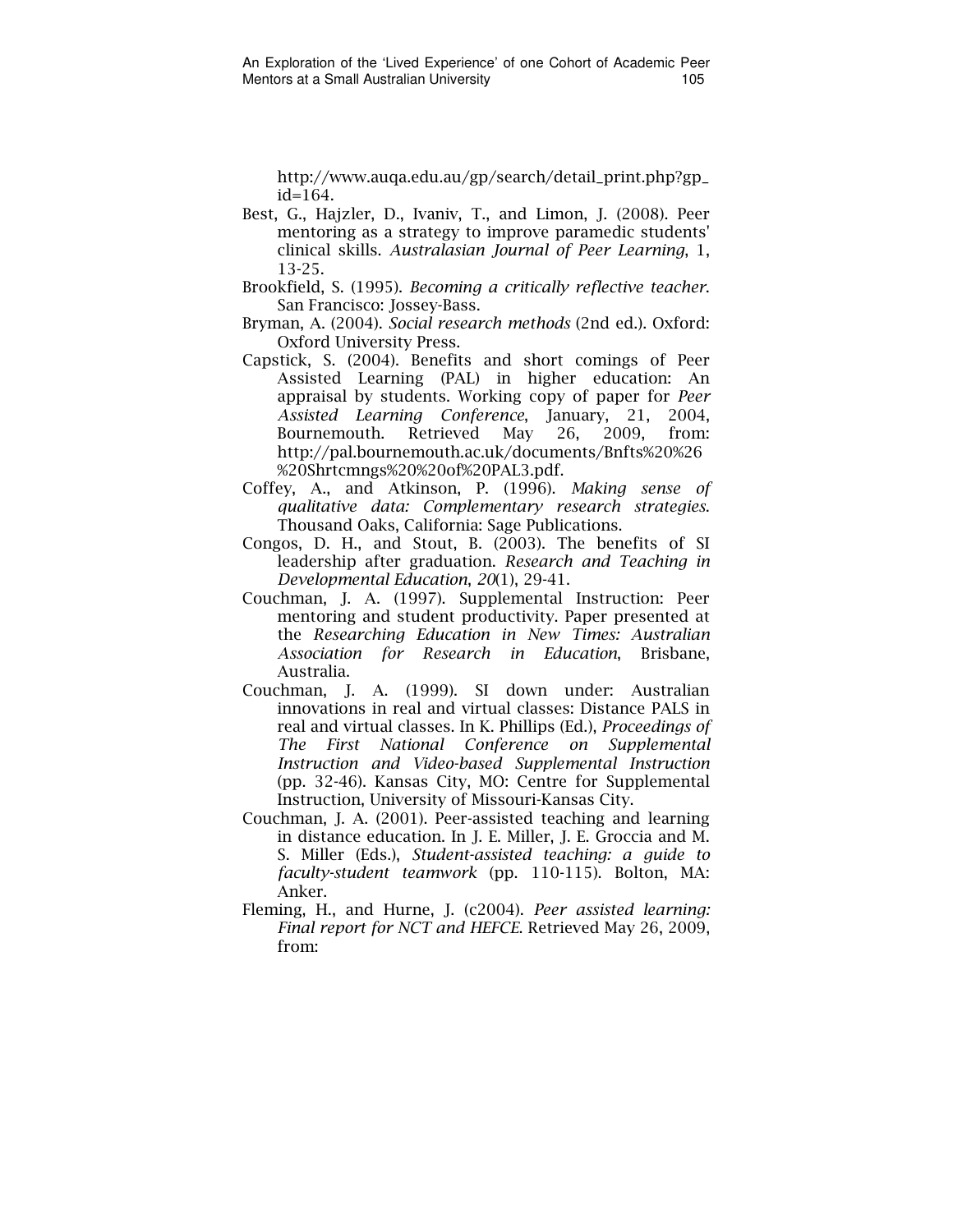http://pal.bournemouth.ac.uk/documents/final\_report.p df.

- Garvin, A., and Snyder, D. (2001). MASH (math and science help): Supplemental Instruction at a technological university. In J. E. Miller, J. E. Groccia and M. S. Miller (Eds.), Student-assisted teaching: A guide to facultystudent teamwork (pp. 82-86). Bolton, MA: Anker.
- Gittleman, R., and Woolf, H. (2001). Peer teaching in the experimental college. In J. E. Miller, J. E. Groccia and M. S. Miller (Eds.), Student-assisted teaching: A guide to facultystudent teamwork (pp. 15-20). Bolton, MA: Anker.
- Good, J. M., Halpin, G., and Halpin, G. (2000). A promising prospect for minority retention: Students becoming peer mentors. Journal of Negro Education, 69(4), 375-383.
- Green, A. (2007). Peer assisted learning: Empowering first year engagement with a formal curriculum through the educative. Internal publication for Academic Support -<br>Peer Assisted Learning, Bournemouth University. Peer Assisted Learning, Bournemouth University. Retrieved May 26, 2009, from: http://pal.bournemouth.ac.uk/documents/Alison%27s%2 0PAL%20research.pdf.
- International Center for Supplemental Instruction (2009). Supplemental Instruction/Video Supplemental Instruction: Annotated bibliography Retrieved 24 May, 2009, from: http://web2.umkc.edu/cad/SI/si-docs/sibib.htm.
- Johnson, M. (2006). Report on Peer Assisted Learning (PAL) Transferability Conference, 26-27 March 2006. Retrieved May 26, 2009, from: http://pal.bournemouth.ac.uk/documents/transfer\_conf erence.pdf.
- Lazik, I., Conroy, M., Lee, A., Rocha, S., and Kirby, A. (2004). Peer-Led Team Learning: A gateway to teaching opportunities. Paper presented at the 227th American Chemical Society National Meeting, Washington DC.
- Logue, C. T., Hutchens, T. A., and Hector, M. A. (2005). Student leadership: A phenomenological exploration of postsecondary experiences. Journal of College Student Development, 46(4), 393-408.
- Loh, H. (1994). Strategies to overcome the first year high failure rate in anatomy for nursing students. Paper presented at the 7th International Conference for First Year Experience.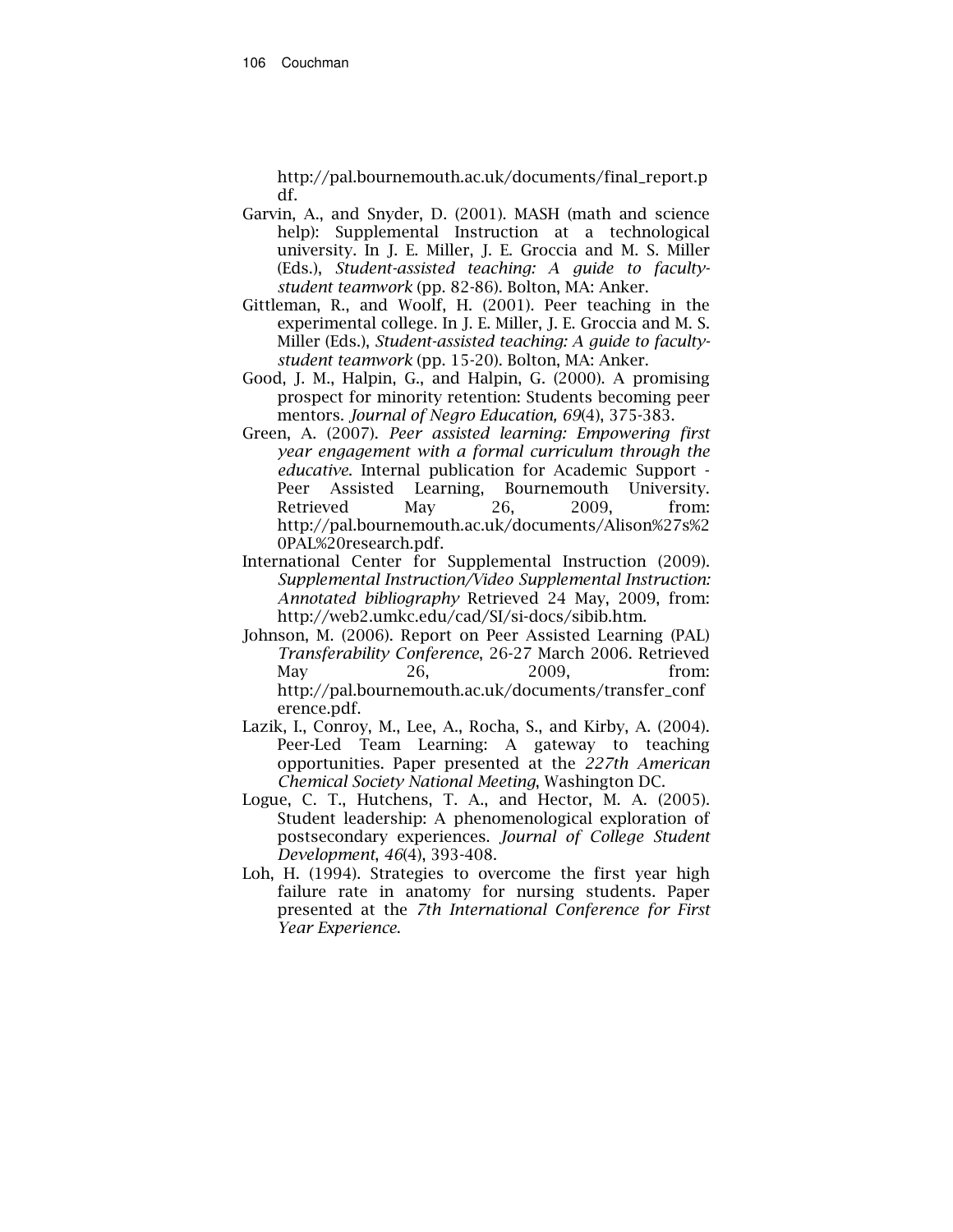- Lundeberg, M. A., and Moch, S. D. (1995). Influence of social interaction on cognition. Journal of Higher Education, 66(3), 312-335.
- Manen, M. v. (1990). Researching lived experience: Human science for an action sensitive pedagogy. Albany, N.Y.: State University of New York Press.
- Micari, M., Streitwieser, B., and Light, G. (2006). Undergraduates leading undergraduates: Peer facilitation in a science workshop program. Innovative Higher Education, 30(4), 269-288.
- Miles, M. B., and Huberman, A. M. (1984). Qualitative data analysis: A sourcebook of new methods. Newbury Park, California: Sage Publications.
- Milne, L., Keating, S., and Gabb, R. (2007). Student peer mentoring at Victoria University Retrieved May 26, 2009, from: http://tls.vu.edu.au/PEC/Pec\_docs/PEC\_student\_peer\_m entoring\_at\_VU\_final\_report.pdf.
- Muhr, C., and Martin, D. C. (2006). TeamSI: A resource for integrating and improving learning. New Directions for Teaching and Learning, 106, 85-93.
- Murray, M. (1999a). SI down under: Australian innovations in real and virtual classes: Funding, solutions and analysis. In K. Phillips (Ed.), Proceedings of The First National Conference on Supplemental Instruction and Video-based Supplemental Instruction (pp. 17-31). Kansas City, MO: Centre for Supplemental Instruction, University of Missouri-Kansas City.
- Murray, M. (1999b). Building networks through peer interaction. Journal of Professional Issues in Engineering Education and Practice, I(4), 159-162.
- Murray, M. (2001). Students: Managing to learn; Teachers: Learning to manage. In J. E. Miller, J. E. Groccia and M. S. Miller (Eds.), Student-assisted teaching: A guide to facultystudent teamwork (pp. 50-55). Bolton, MA: Anker.
- Newcomb, A. F., and Bagwell, C. L. (1997). Collaborative learning in an Introduction to Psychological Science Laboratory: Undergraduate teaching fellows teach to learn. Teaching of Psychology, 24(2), 85-95.
- Prebble, T., Hargraves, H., Leach, L., Naidoo, K., Suddaby, G., and Zepke, N. (2005). Impact of student support services and academic development programmes on student outcomes in undergraduate tertiary study: A synthesis of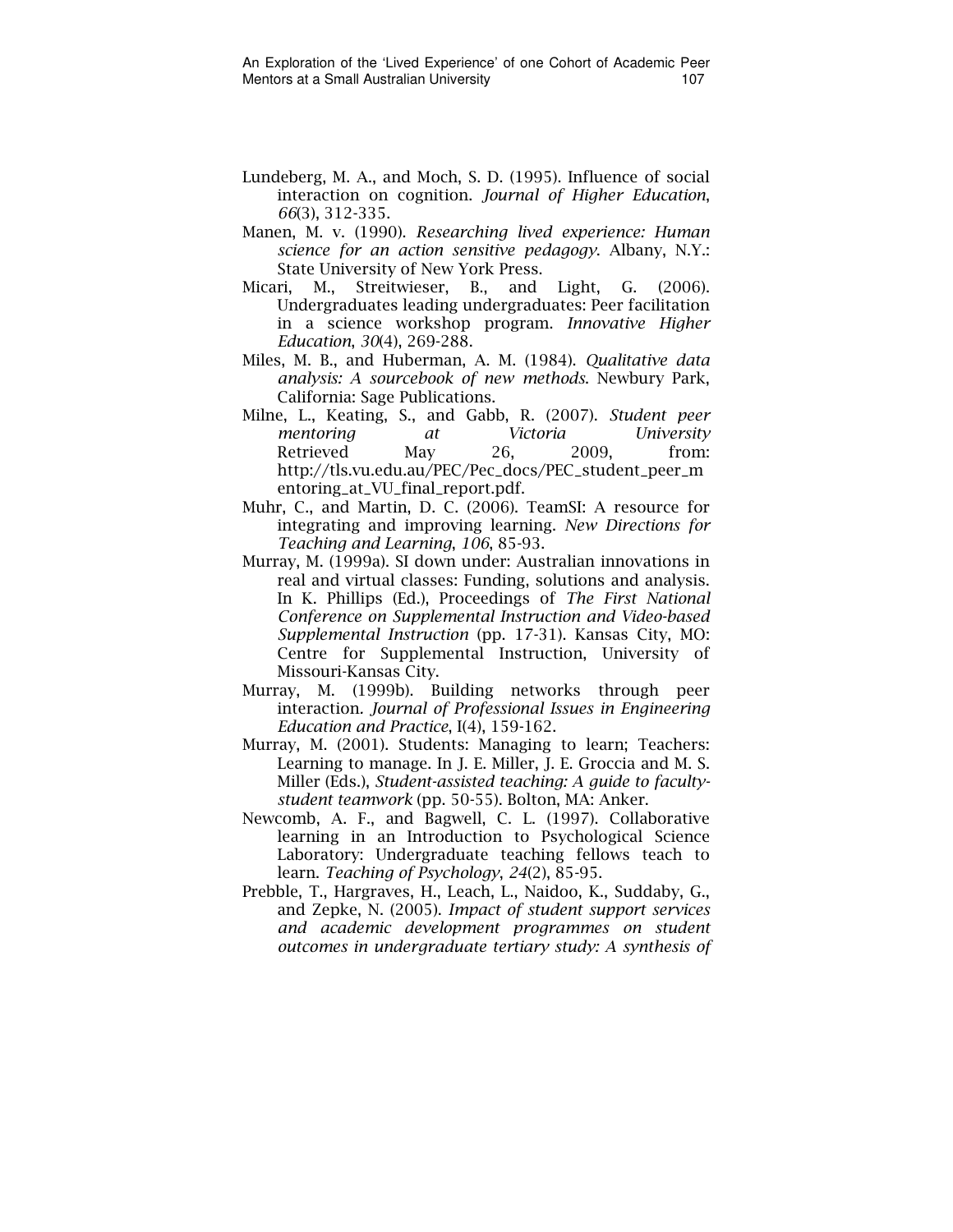the research. Report to the Ministry of Education, New Zealand. Retrieved May 26, 2009, from: http://www.educationcounts.govt.nz/\_\_data/assets/pdf\_ file/0013/7321/ugradstudentoutcomes.pdf.

- Riessman, C. K. (2006). Narrative analysis. In V. Jupp (Ed.), The Sage dictionary of social research methods (pp. 186- 189). London: Sage Publications.
- Sarantakos, S. (2005). Social research (3rd ed.). Basingstoke, Hampshire, UK: Palgrave, MacMillan.
- Schon, D. (1983). The reflective practitioner. New York: Basic Books.
- Solomon, P., and Crowe, J. (2001). Perceptions of student peer tutors in a problem-based learning program. Medical Teacher, 23(2), 181-186.
- Stout, M. L., and McDaniel, A. J. (2006). Benefits to Supplemental Instruction leaders. New Directions for Teaching and Learning, 106, 55-62.
- Stover, L., Story, K., Skousen, A., Jacks, C., Logan, H., and Bush, B. (2001). The teaching teams program: Empowering undergraduates in a student-centered research university. In J. E. Miller, J. E. Groccia and M. S. Miller (Eds.), Student-assisted teaching: A guide to facultystudent teamwork (pp. 40-43). Bolton, MA: Anker.
- Tenney, A., and Houck, B. (2004). Learning about leadership. Journal of College Science Teaching, 33(6), 25-29.
- Thibodeau, M. (2001). Undergraduate teaching assistants bring active learning to class. In J. E. Miller, J. E. Groccia and M. S. Miller (Eds.), Student-assisted teaching: A guide to faculty-student teamwork (pp. 161-166). Bolton, MA: Anker.
- Weisz, M., and Kemlo, L. (2004). Improving student leaning through peer support. Paper presented at The Inaugural Pacific Rim - First Year in Higher Education Conference: Dealing with Diversity. Queensland University of Technology in conjunction with Monash University, Melbourne, 14-16 July 2004. Retrieved May 26, 2009, from: http://www.fyhe.qut.edu.au/past\_papers/Papers04/059. doc.
- Wenger, E. (1998). Communities of practice: Learning, meaning, and identity. Cambridge: Cambridge University Press.